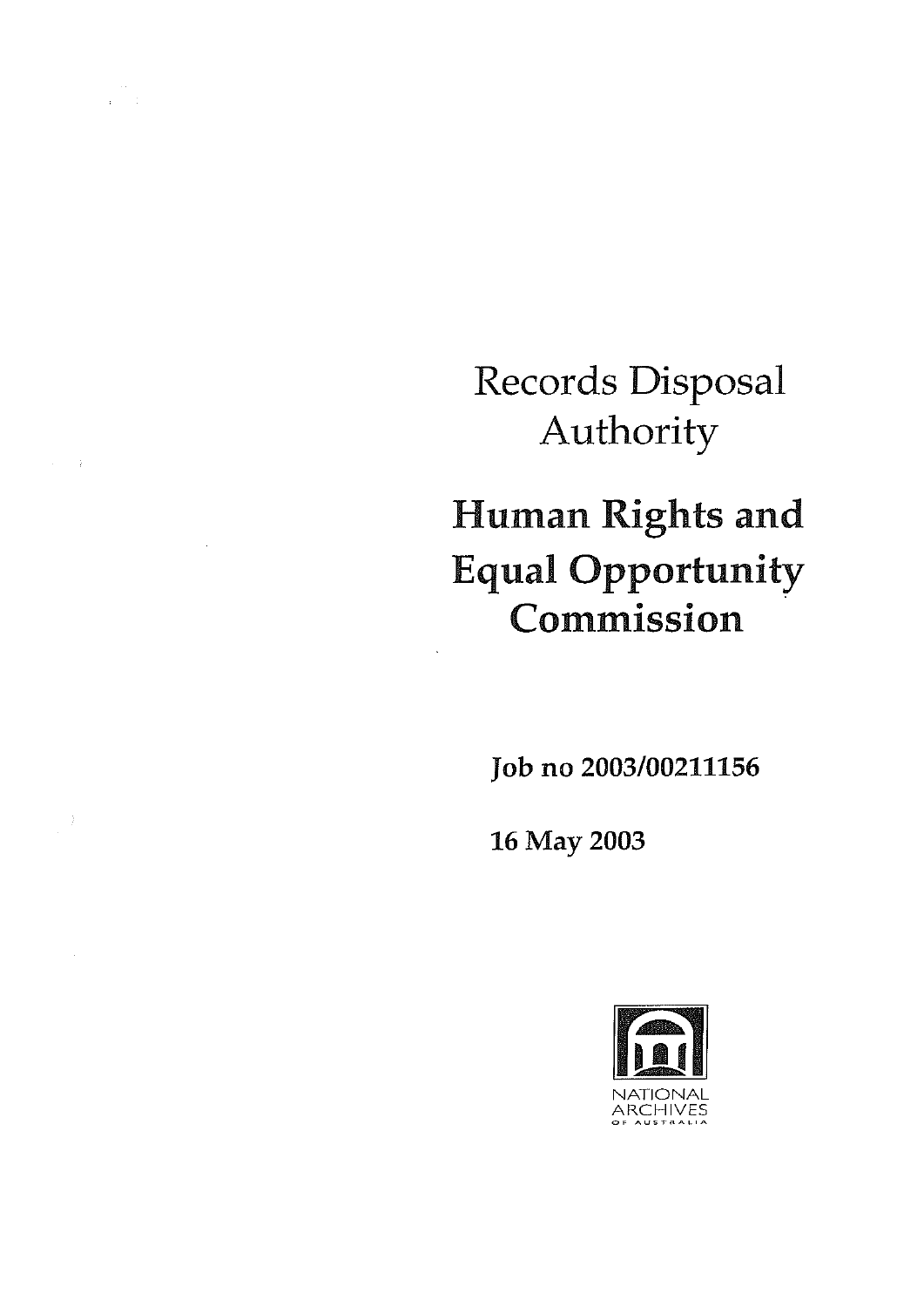© Commonwealth of Australia 2003

 $\frac{1}{\sqrt{2}}\sum_{i=1}^{n-1} \frac{1}{\sqrt{2}}\left(\frac{1}{\sqrt{2}}\right)^2\left(\frac{1}{\sqrt{2}}\right)^2\left(\frac{1}{\sqrt{2}}\right)^2.$ 

 $\mathcal{F}=\mathcal{F}$ 

 $\frac{1}{\sqrt{2}}\int\limits_{0}^{2\pi}$ 

This work. is copyright. Apart from any use as permitted under the *Copyright*  Act 1968, no part may be reproduced by any process without prior written permission from the National Archives of Australia. Requests and inquiries concerning reproduction and rights should be directed to the Publications Manager, National Archives of Australia, PO Box 7425, Canberra Mail Centre ACT 2610, Australia.

 $\hat{\mathcal{A}}$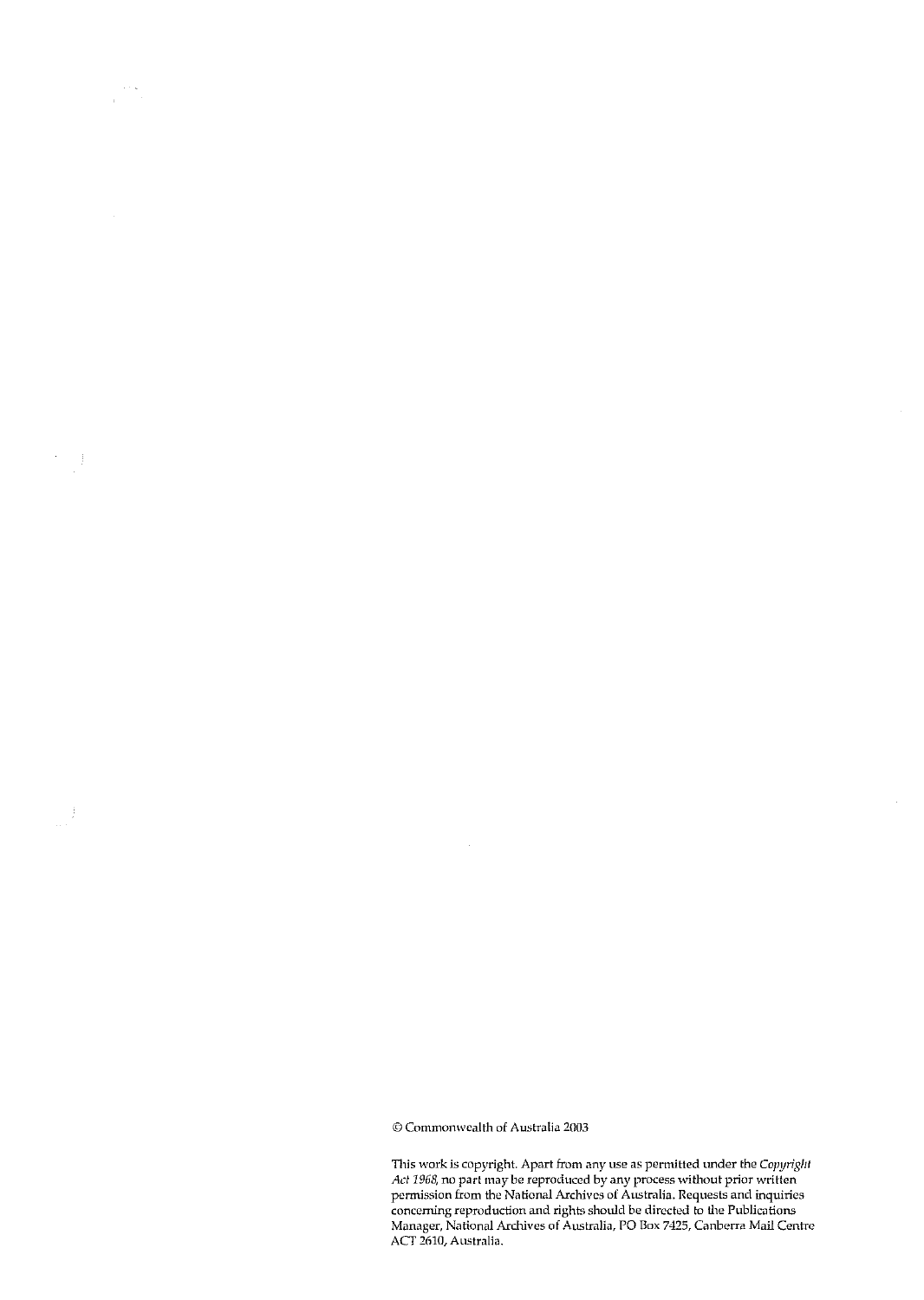### **CONTENTS**

Ì

 $\frac{1}{\sqrt{2}}$ 

 $\frac{1}{\sqrt{2}}$ 

| <b>INTRODUCTION</b>         | 5 |
|-----------------------------|---|
| Disposal authorisation      | 5 |
| Purpose of this authority   | 5 |
| Using this authority        | 5 |
| Amendment of this authority | 6 |
| <b>CONTACT INFORMATION</b>  | h |
| <b>AUTHORISATION</b>        |   |
| <b>CLASSES</b>              | 9 |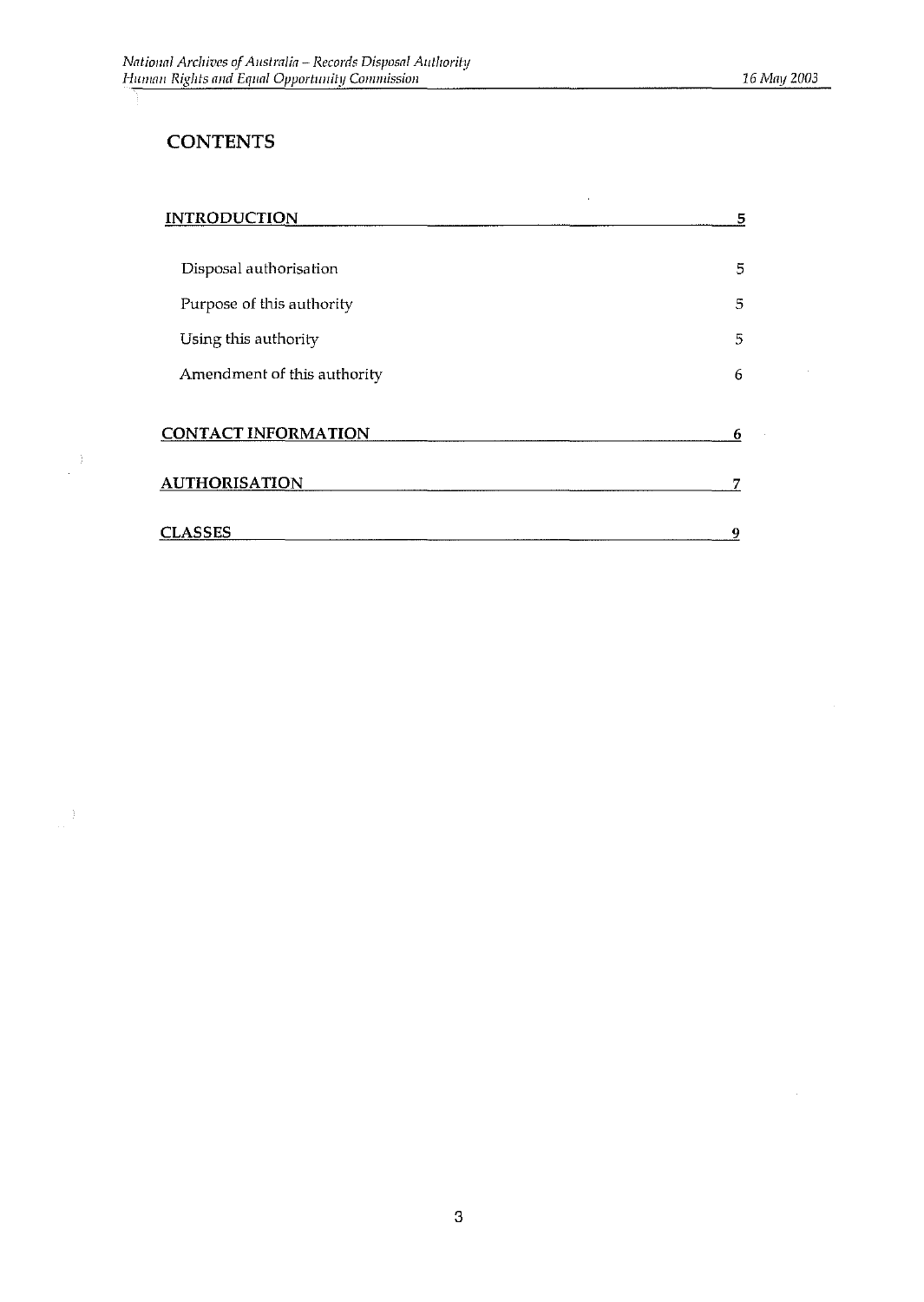¥

Ĵ.

 $\frac{1}{\sqrt{2}}$ 

[This page left intentionally blank]

 $\bar{I}$ 

 $\bar{z}$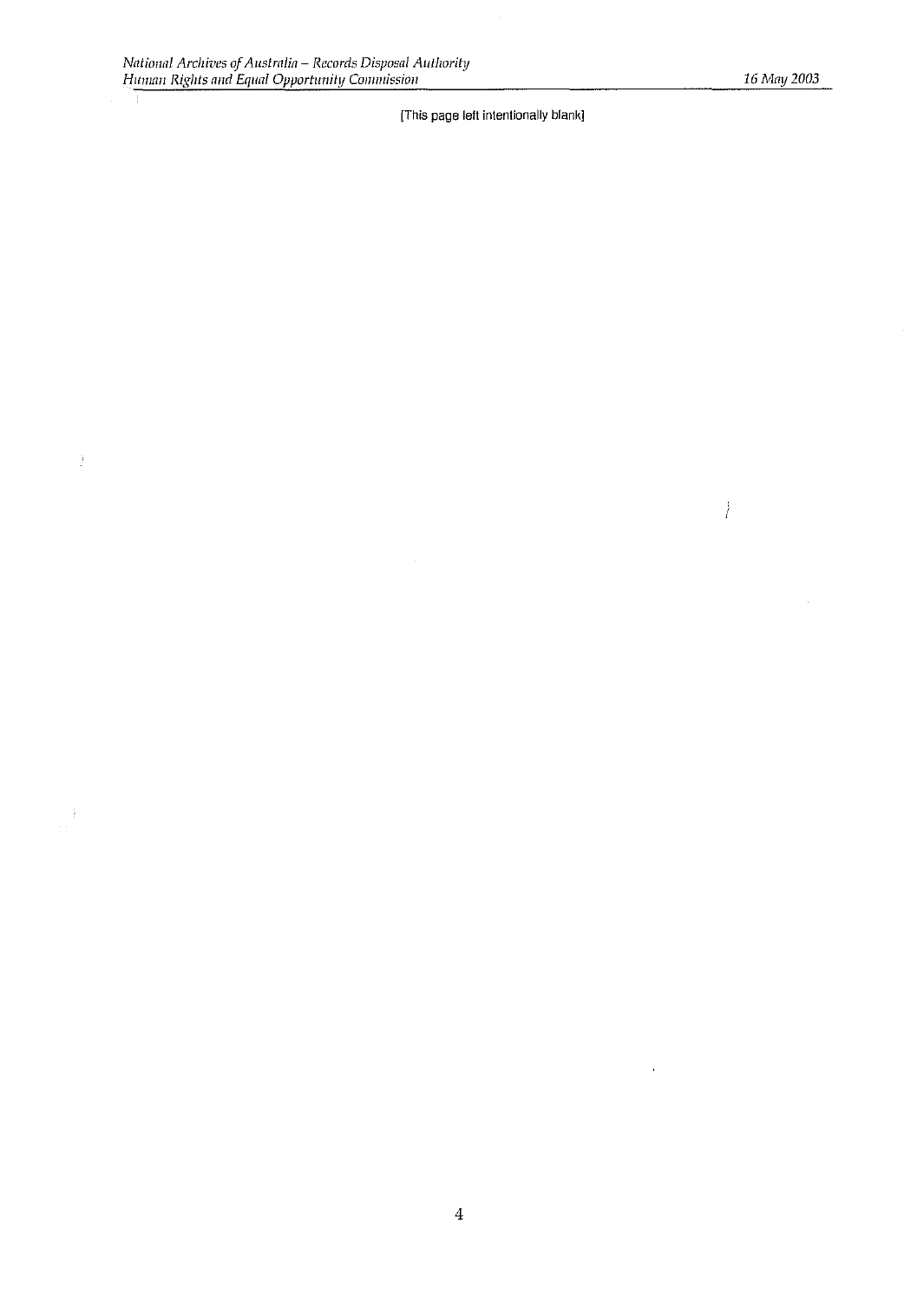#### INTRODUCTION

#### Disposal authorisation

Under Section 24 of the *Archives Act* 1983 a person must not engage in conduct that results in the destruction or other disposal of a Commonwealth record; or the transfer of the custody or ownership of a Commonwealth record; or damage to or alteration of a Commonwealth record; unless the action of disposal is positively required by law, or takes place with the permission of the Archives or in accordance with a normal administrative practice of which the Archives does not disapprove.

Advice on the provisions of the Archives Act may be obtained from the Canberra Office of the National Archives of Australia.

Where required, the Archives gives its permission for the destruction or other disposal of Commonwealth records by issuing disposal authorities. The Archives also uses disposal authorities to identify classes of records that have been appraised as requiring retention as national archives, or to modify or withdraw its permission for disposal.

Disposal authorities may be issued to a particular agency or agencies, or may be of general application within the Commonwealth.

#### Purpose of this authority

This authority authorises the destruction or other disposal of Commonwealth records as required by the Archives Act. It may also contain descriptions of records to be retained as national archives.

**The requirements to retain records are based on business needs, broader organisational** accountability and community expectations. This authority takes into consideration the interest of all stakeholders including the agency and its administrative needs in discharging its functional responsibilities, as well as the Archives' stakeholders' interests in the selection and preservation of records as national archives. For information on the Archives' appraisal objectives and the selection of records as national archives, see the Archives' publication *Why Records are Kept*, *Directions in Appraisal*.

#### Using this authority

This authority applies only to the records or classes of records described in the authority. The destruction or other disposal of records can be made only in accordance with the specific requirements set out in this authority.

**This authority is to be used to sentence records. Sentencing involves the examination of records in**  order to identify the individual disposal class to which they belong. This process enables the sentencing officer to determine the appropriate disposal action for the records. Advice on sentencing **can be obtained from your nearest National Archives office.** 

Where the method of recording the informa tion changes (eg from a manual card system to an electronic system, or when information is migrated from one system to a new system) this authority can still be used to sentence the records created, providing the records document the same function and activity. The information must be accessible for the period of time prescribed in the authority. Agencies will need to ensure that any software, hardware or documentation required to enable continuing access to the data is available for the periods prescribed.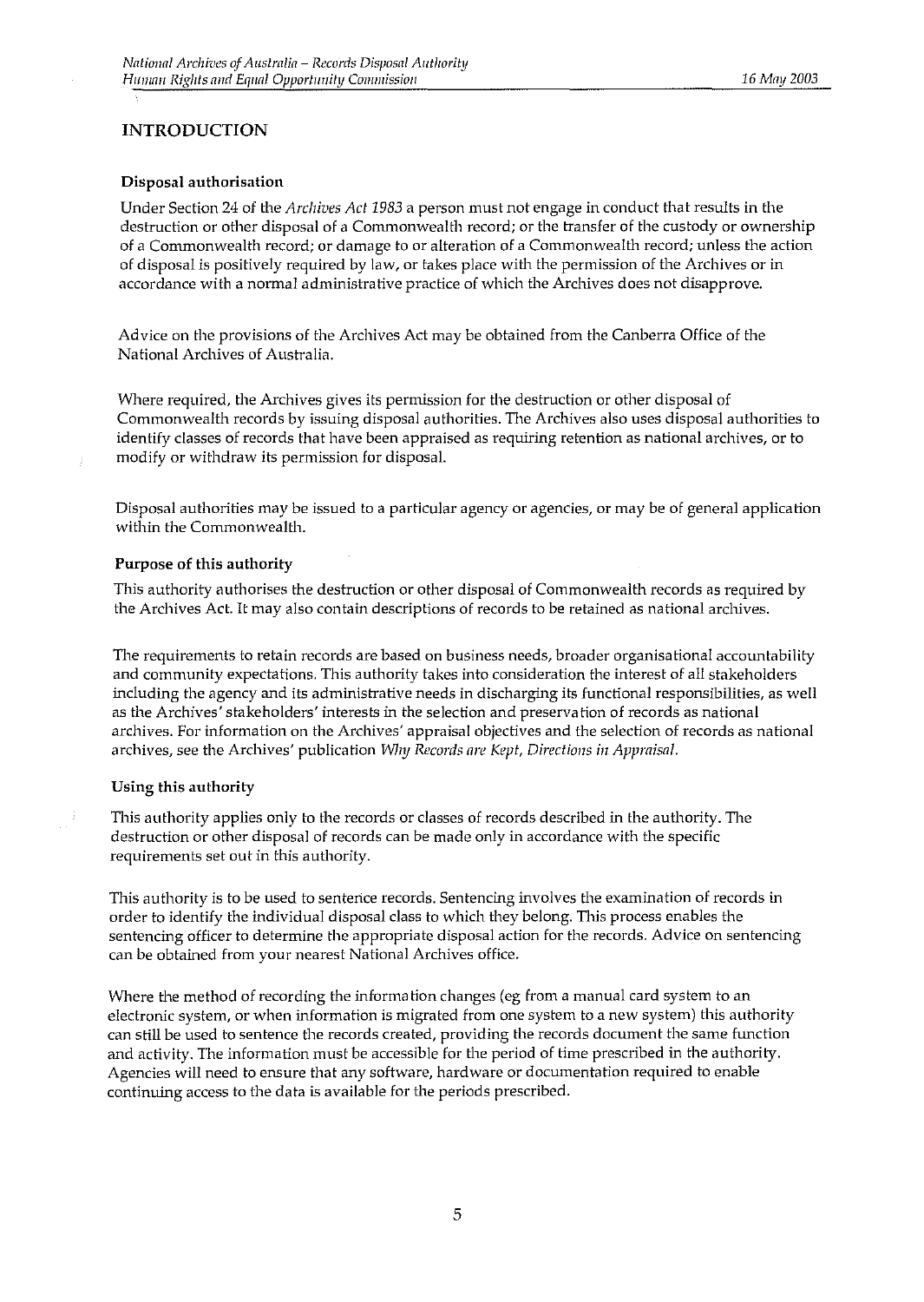The authority may include specific requirements to destroy records but generally retention **requirements indicate a minimum period for retention. The agency may extend minimum retention**  periods if it considers that there is an administrative need to do so. Where an agency believes that its accountability will be substantially compromised because a retention period or periods are not adequate, the agency should contact the National Archives for review of the retention period.

This authority should be used in conjunction with the Administrative Functions Disposal Authority (AFDA) issued by the Archives to cover housekeeping and other administrative records common to most Commonwealth agencies. For certain agencies, it is not appropriate to use all the disposal coverage in AFDA because some of the activities as described, or retention requirements identified, do not meet the agencies' needs. If this is the case, alternative disposal arrangements may be included in this authority or may have already been included in an earlier records disposal authority.

Records already sentenced as 'retain permanently' using previous Records Disposal Authorities (RDAs) and which fall within the date range of the function(s) scoped in this authority should now be **re-sentenced.** 

From time to time the National Archives places 'freezes' on the disposal of some groups of records, which places a moratorium on the destruction of these records. If you require further information about disposal freezes and whether they affect the application of this Records Disposal Authority, **please contact the National Archives at recordkeeping;@naa.gov.au** 

Appropriate arrangements need to be made with the National Archives when records are to be transferred into custody. The National Archives accepts for transfer only those records designated as **national archives.** 

#### Amendment of this authority

The National Archives must approve all amendments or variations to the classes in this authority. Officers who have difficulty using the authority should approach the agency Records Manager. If there are problems with the application of the authority that cannot be resolved by the agency, the Records Manager should contact the National Archives.

#### CONTACT INFORMATION

1. For requests to change this authority contact the Canberra Office of the National Archives of Australia

Queen Victoria Terrace Tel: (02) 6212 3610 Parkes ACT 2600 Fax: (02) 6212 3989

PO Box 7425 **Email:** recordkeeping@naa.gov.au Canberra Mail Centre ACT 2610 Website: www.naa.gov.au

2. For sentencing advice contact your local office of the National Archives. The address and phone number of your local office can be found at the National Archives website address above.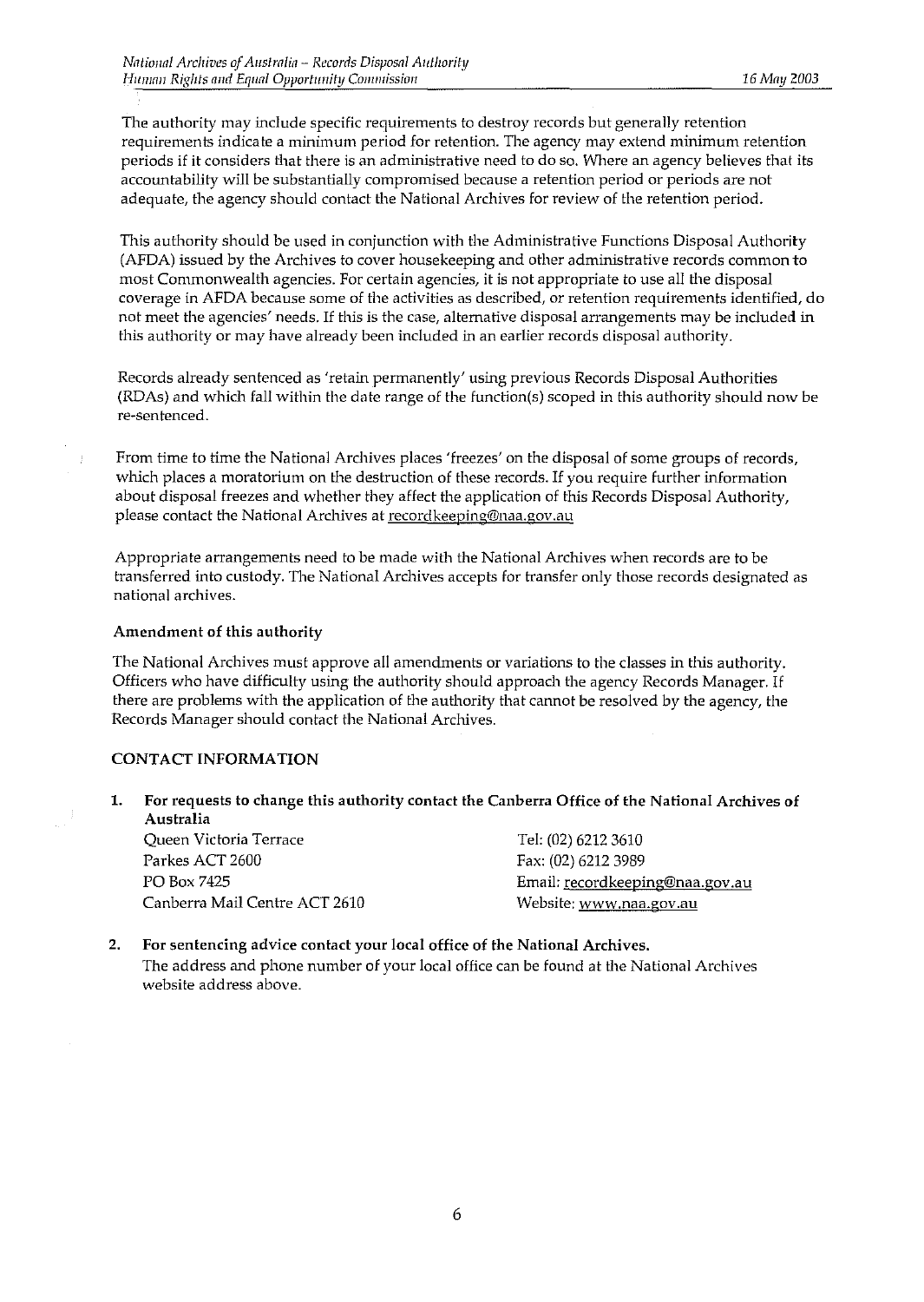#### RDA Job No *2003/00211156*

### **AUTHORISATION**

### RECORDS DISPOSAL AUTHORITY

|                                                                                                                                                                                                                                  | the company of the company and a series of the company of the company of the company of the company of the company of the company of the company of the company of the company of the company of the company of the company of |                                  |
|----------------------------------------------------------------------------------------------------------------------------------------------------------------------------------------------------------------------------------|--------------------------------------------------------------------------------------------------------------------------------------------------------------------------------------------------------------------------------|----------------------------------|
| AS STRAS ASSEMBLED IN STRAIGHT IN DEVICE TO A REPORT OF THE CONTRACTOR IN THE CONTRACT OF THE CONTRACT OF THE CONTRACT OF THE CONTRACT OF THE CONTRACT OF THE CONTRACT OF THE CONTRACT OF THE CONTRACT OF THE CONTRACT OF THE    |                                                                                                                                                                                                                                |                                  |
| And MAT Advertisement of present the end Apropriate structure of Matters and Matters planned and the many bespect to program a population program and program and the program and the program and                                |                                                                                                                                                                                                                                |                                  |
| a the chithman the book hours house a right of magazing impact has a agreed of an idea capacities and magazing impact and magazing and magazing the common states of the common states of the common states of the common stat   |                                                                                                                                                                                                                                |                                  |
| a about the book and more interest cash, in more interest in the case of a contract cash and a contract to consecutive associated to contract the contract of the contract of the contract of the contract of the contract of    |                                                                                                                                                                                                                                |                                  |
|                                                                                                                                                                                                                                  |                                                                                                                                                                                                                                |                                  |
| ment the communications experience that is executively assigned in his contraction of the contraction in the contract of a contraction of the contraction of the contraction of the contraction of the contraction of the cont   |                                                                                                                                                                                                                                |                                  |
| as the team demonstrated and the contract of the contract of the contract of the contract of the contract of the contract of the contract of the contract of the contract of the contract of the contract of the contract of t   |                                                                                                                                                                                                                                |                                  |
| <u> 1979 - 1979 - 1989 - 1989 - 1989 - 1989 - 1989 - 1989 - 1989 - 1989 - 1989 - 1980 - 1981 - 1981 - 1981 - 1981 - 1981 - 1981 - 1981 - 1981 - 1981 - 1981 - 1981 - 1981 - 1981 - 1982 - 198</u>                                | Professor Alice Tay, President                                                                                                                                                                                                 |                                  |
|                                                                                                                                                                                                                                  |                                                                                                                                                                                                                                |                                  |
|                                                                                                                                                                                                                                  |                                                                                                                                                                                                                                |                                  |
|                                                                                                                                                                                                                                  |                                                                                                                                                                                                                                | 4.11                             |
|                                                                                                                                                                                                                                  |                                                                                                                                                                                                                                |                                  |
| $\blacksquare$ Person to whom notice of $\blacksquare$                                                                                                                                                                           | Human Rights and Equal Opportunity Commission                                                                                                                                                                                  |                                  |
| TWAS TWO FIRM TOWER ETTER TWASHING ENGLANDED AND AN ENGLAND FOR THE CONTRACTOR OF THE WAY OF THE WAY OF THE RESIDENCE.                                                                                                           |                                                                                                                                                                                                                                |                                  |
| in the standard and contact the context of the first constitution of the standard context of the standard control of the constitution of the first context of the standard context of the standard context of the standard con   |                                                                                                                                                                                                                                |                                  |
|                                                                                                                                                                                                                                  |                                                                                                                                                                                                                                |                                  |
| $\ddotsc$ , and the state of the contract of the contract of the contract of the contract of the contract of the contract of the contract of the contract of the contract of the contract of the contract of the contract of the |                                                                                                                                                                                                                                |                                  |
| . A high companies are a survey throughout the survey of the companies are a constructed and companies are a survey of the companies of the companies of the companies of the companies of the companies of the companies of t   |                                                                                                                                                                                                                                |                                  |
|                                                                                                                                                                                                                                  |                                                                                                                                                                                                                                |                                  |
|                                                                                                                                                                                                                                  |                                                                                                                                                                                                                                |                                  |
|                                                                                                                                                                                                                                  | GPO Box 5218                                                                                                                                                                                                                   |                                  |
|                                                                                                                                                                                                                                  |                                                                                                                                                                                                                                |                                  |
|                                                                                                                                                                                                                                  |                                                                                                                                                                                                                                |                                  |
|                                                                                                                                                                                                                                  |                                                                                                                                                                                                                                |                                  |
| authorisation is given:                                                                                                                                                                                                          |                                                                                                                                                                                                                                |                                  |
| atomic discussion of the control of the control of the control of the control of the control of the control of                                                                                                                   |                                                                                                                                                                                                                                | $\ddotsc$                        |
|                                                                                                                                                                                                                                  |                                                                                                                                                                                                                                | $100 - 100$                      |
|                                                                                                                                                                                                                                  |                                                                                                                                                                                                                                | 44                               |
|                                                                                                                                                                                                                                  | Sydney NSW 1042                                                                                                                                                                                                                |                                  |
| uril irinini marasının başlanı bağlanı bağlan bağlanın müzik bağlanın başlanın başlanın bağlanın başlanın başla                                                                                                                  |                                                                                                                                                                                                                                | B                                |
|                                                                                                                                                                                                                                  |                                                                                                                                                                                                                                |                                  |
| to the field of the students of the field of the field of the field of the field of the field of the field of the field of the field of the field of the field of the field of the field of the field of the field of the top    |                                                                                                                                                                                                                                |                                  |
| the means are expected to be a second of a complete the basic control completed and complete the complete state of the second to be accepted to the second to the second to the second to the second to the second to the seco   |                                                                                                                                                                                                                                | $\sim$                           |
| terari este en la contraria de la contrarección de la contraria de la contraria de unha este de la contraria de un contrario de la contraria de la contraria de la contraria de la contra                                        |                                                                                                                                                                                                                                |                                  |
| ALEMAN MARKA MALAM LA LA BANA ANALAM KE MELI BIALAM TARA LA MUNICIPALA (A MUNICIPALA MALAM MALAM MALAM MALAM MALAM MALAM MALAM MALAM MALAM MALAM MALAM MALAM MALAM MALAM MALAM MALAM MALAM MALAM MALAM MALAM MALAM MALAM MALAM   |                                                                                                                                                                                                                                | 43                               |
|                                                                                                                                                                                                                                  |                                                                                                                                                                                                                                | -92                              |
|                                                                                                                                                                                                                                  |                                                                                                                                                                                                                                |                                  |
|                                                                                                                                                                                                                                  |                                                                                                                                                                                                                                | $\cdots$<br>$\sim$ $\sim$ $\sim$ |
|                                                                                                                                                                                                                                  |                                                                                                                                                                                                                                |                                  |

|              | AUTHORISES ARRANGEMENTS FOR THE DISPOSAL OF                                                            |
|--------------|--------------------------------------------------------------------------------------------------------|
| Purpose:     | RECORDS IN ACCORDANCE WITH SECTION 24(2)(b) OF                                                         |
|              | THE ARCHIVES ACT 1983                                                                                  |
|              |                                                                                                        |
|              |                                                                                                        |
| Application: | All functional records relating to the functions of COMPLAINTS<br>HANDLING and HUMAN RIGHTS COMPLIANCE |
|              |                                                                                                        |
|              |                                                                                                        |
|              |                                                                                                        |

This authorisation applies to only the disposal of the records described on the authority in accordance with the disposal action specified on the authority. The authority will apply only if disposal takes place with the consent of the agency that is responsible at the time of disposal for the functions documented in the records concerned.

Authorising Officer National Archives of Australia

")<br>Eccle

The contract of the contract of the contract of the contract of the contract of the contract of the contract of the contract of the contract of the contract of the contract of the contract of the contract of the contract o

Venetia Beale Director Recordkeeping Implementation **Date of issue:**  16 May 2003

Date of amendment:

Expiry date: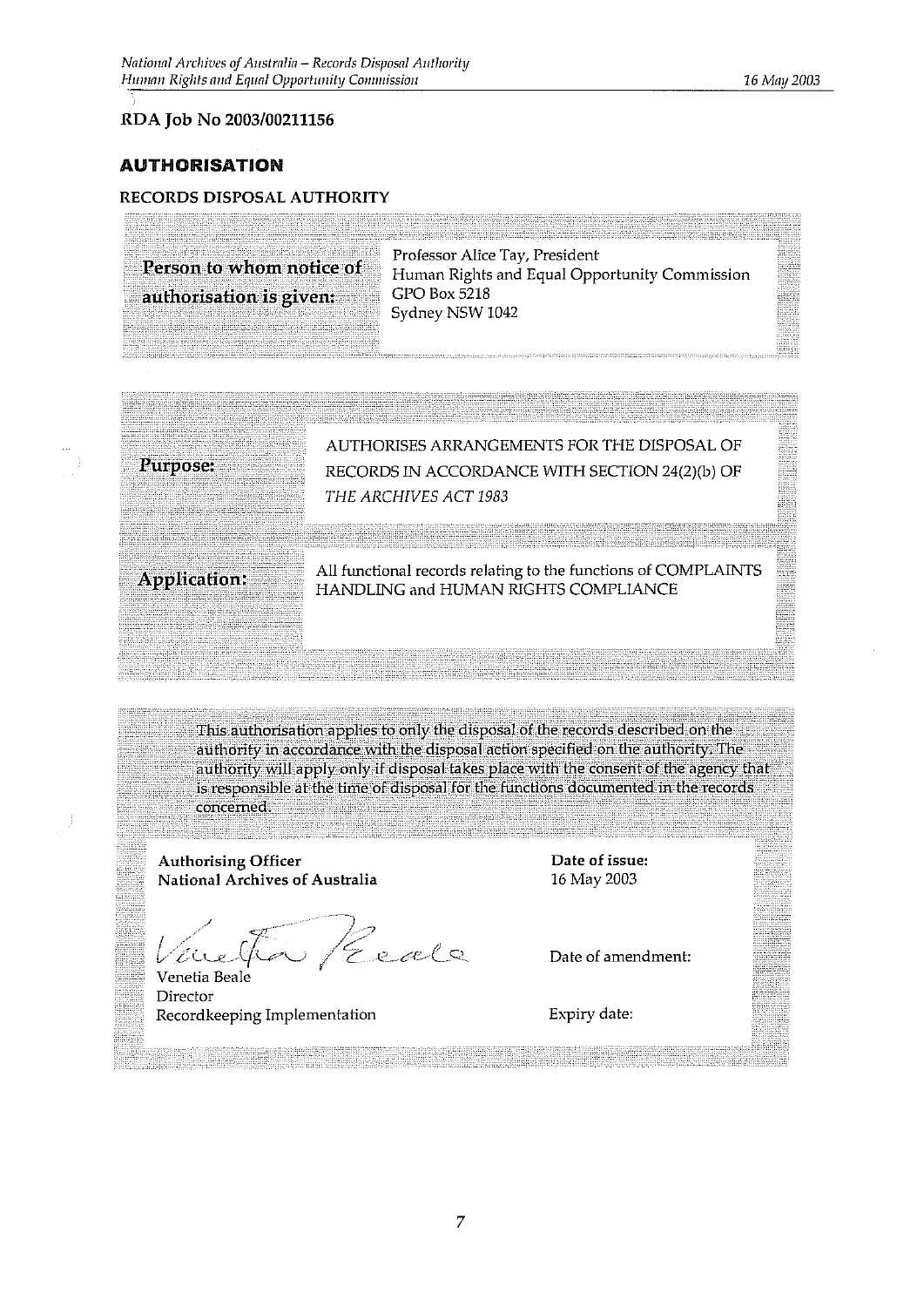Ò, j.

 $\sim$ 

 $\frac{1}{2}$ 

 $\frac{1}{\sqrt{2}}$ 

(This page left intentionally blank)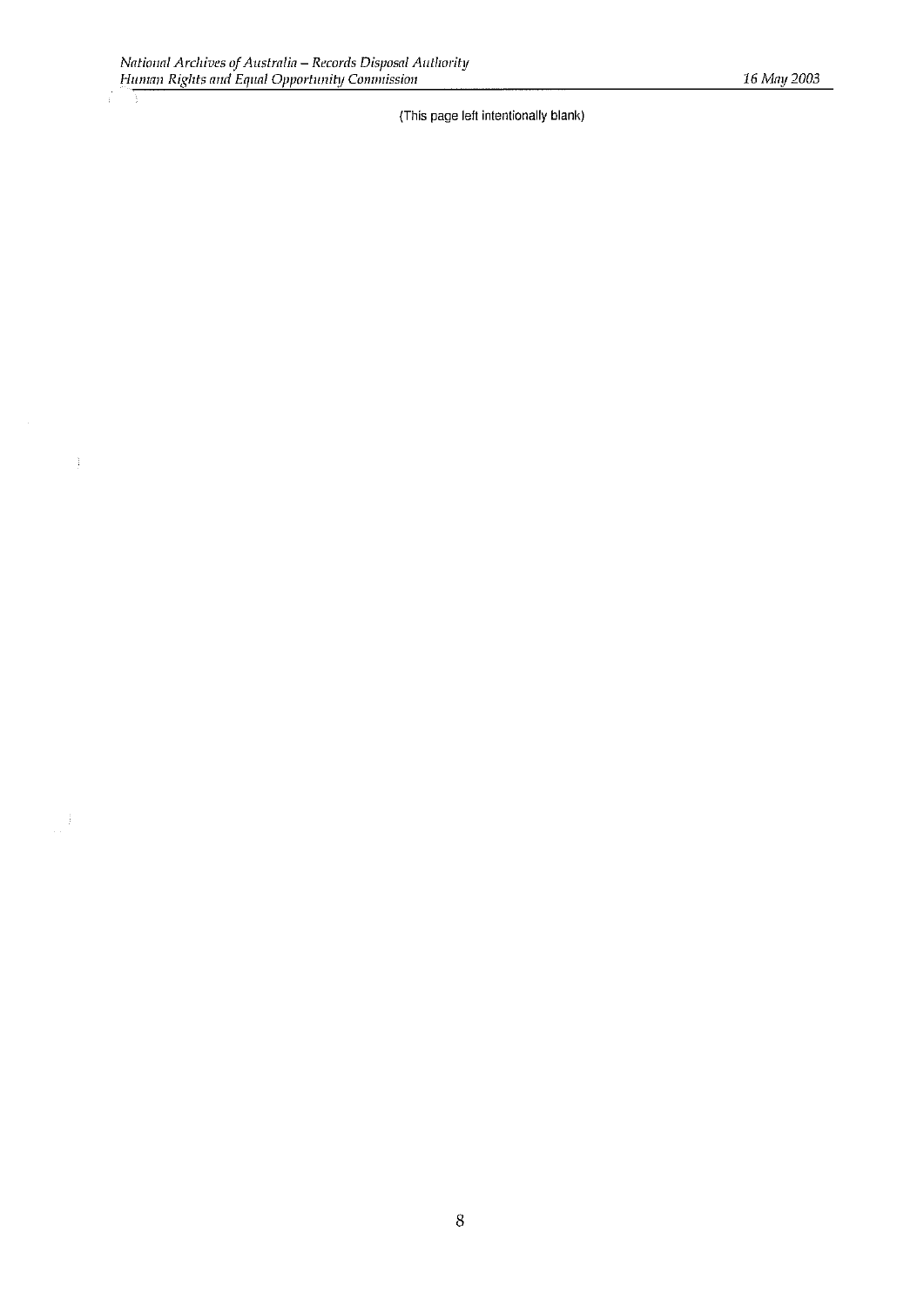The function of inquiring into and, where possible, conciliating complaints of alleged discrimination and breaches of human rights. Includes amicus curiae, investigation and reporting to the Federal Parliament.

### **Amicus Curiae**

The activities associated with the advocacy of the agency's perspective in a federal court or hearing related to a complaint involving human rights. The agency is not directly involved in the hearing as a party, but volunteers, or is requested, to give advice to the Court.

| <b>Entry</b> | <b>Description of Records</b>                                                                                                                                                                                                                                                                       | <b>Disposal Action</b>                     |
|--------------|-----------------------------------------------------------------------------------------------------------------------------------------------------------------------------------------------------------------------------------------------------------------------------------------------------|--------------------------------------------|
| 5219         | Records documenting amicus curiae matters where legal<br>precedents are set or which result in changes to legislation.<br>Includes:<br>request for amicus<br>۰<br>correspondence with court<br>۰<br>submissions and briefs<br>$\bullet$<br>internal working documents<br>۰<br>(Date Range: 2000 - ) | Retain as national<br>archives             |
| 5220         | Records documenting amicus curiae matters where legal<br>precedent is not set or which do not result in changes to<br>legislation. Includes:                                                                                                                                                        | Destroy 10 years after<br>action completed |
|              | request for amicus<br>۰<br>correspondence with court<br>۰<br>submissions and briefs<br>۰<br>internal working documents<br>۰<br>(Date Range: 2000 - )                                                                                                                                                |                                            |

### **Assessment**

The activities associated with the assessment of written grievances and determining whether or not they constitute complaints for the purpose of human rights and equal opportunity legislation.

| Entry | <b>Description of Records</b>                                                                                                                                                                  | <b>Disposal Action</b>                        |
|-------|------------------------------------------------------------------------------------------------------------------------------------------------------------------------------------------------|-----------------------------------------------|
| 5221  | Records documenting assessment of correspondence<br>which constitutes a complaint. Includes correspondence,<br>assessment and acknowledgment.<br>(Date Range: $1972 - 1$ )                     | Destroy 3 years after<br>complaint finalised  |
| 5222  | Records documenting assessment of written inquiries and<br>lodgments which do not constitute a complaint. Includes<br>correspondence, assessment and acknowledgement.<br>(Date Range: 1972 - ) | Destroy 2 years after<br>information provided |

9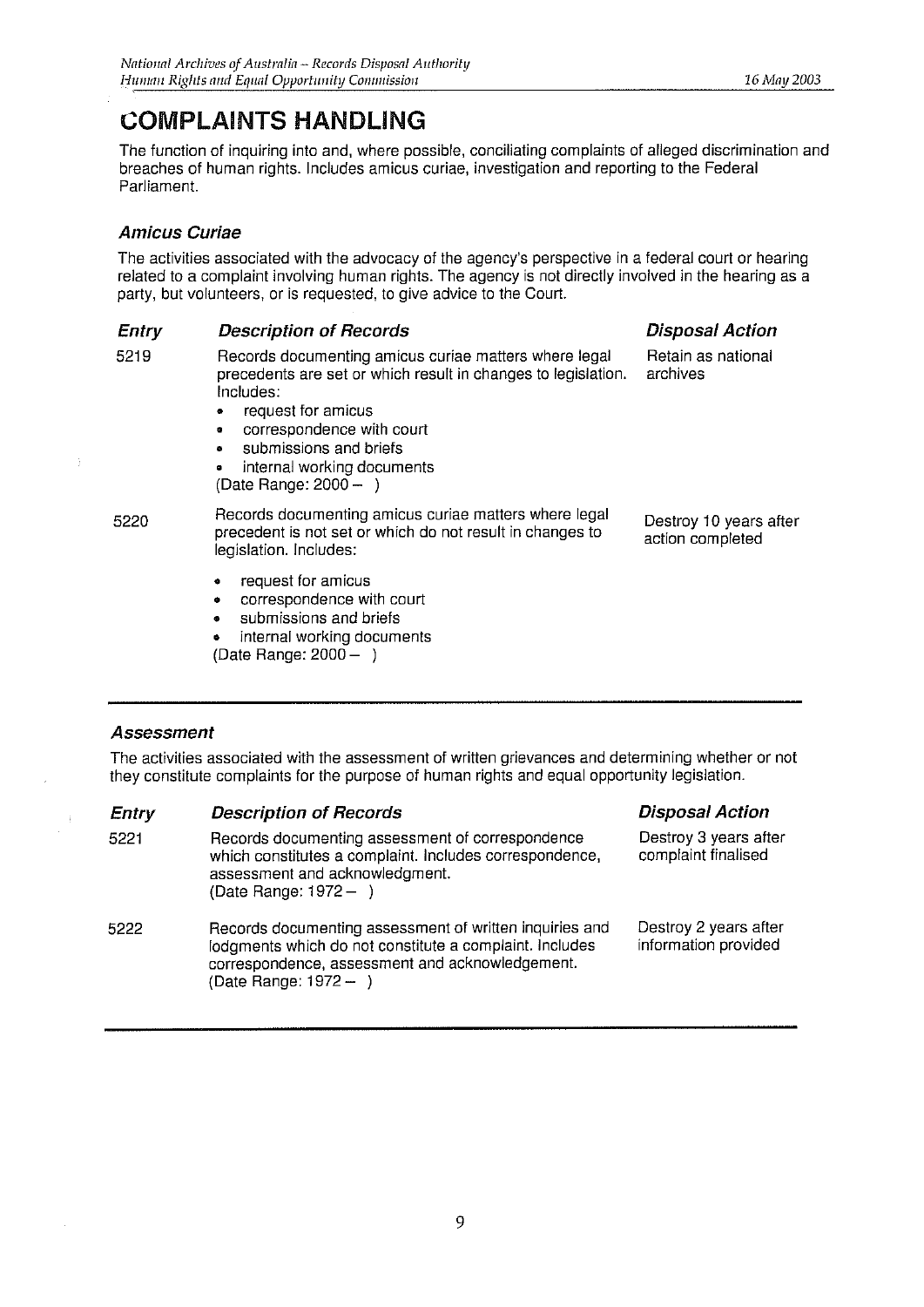The function of inquiring into and, where possible. conciiiating complaints of aileged discrimination and breaches of human rights. Includes amicus curiae, investigation and reporting to the Federai Parliament.

### **Conciliation**

The activities associated with conciliating complaints of discrimination, outside the Court process.

| <b>Entry</b> | <b>Description of Records</b>                                                                                                                                                                                                                                                                 | <b>Disposal Action</b>                    |
|--------------|-----------------------------------------------------------------------------------------------------------------------------------------------------------------------------------------------------------------------------------------------------------------------------------------------|-------------------------------------------|
| 5223         | Records documenting complaints that have been settled<br>through conciliation which generate significant public<br>interest and/or achieve a high public profile. Includes<br>statement of issues, correspondence and minutes of<br>conciliation conferences.<br>(Date Range: 1972 - )        | Retain as national<br>archives            |
| 5224         | Records documenting complaints that have been settled<br>through conciliation which do not generate significant public<br>interest or achieve a high public profile. Includes statement<br>of issues, correspondence and minutes of conciliation<br>conferences.<br>(Date Range: $1972 - 1$ ) | Destroy 3 years after<br>action completed |

### **Contracting Out**

The activities involved in managing the performance of work or the provision of goods and services by an external contractor, vendor or consultant, or by using external bureau services. Includes outsourcing.

| Entry | <b>Description of Records</b>                                                                                                                                                                                                        |
|-------|--------------------------------------------------------------------------------------------------------------------------------------------------------------------------------------------------------------------------------------|
| 5225  | Records documenting contract management relati<br>complaints handling function. Includes:<br>minutes of meetings with main stakeholders<br>$\bullet$<br>performance and evaluation reports<br>$\bullet$<br>(Date Range: $1986 - 1$ ) |

### **Disposal Action**

ing to the Destroy 7 years after completion or other termination of contract

### **Information Services**

÷,

The activities concerned with providing information about the legislation administered by the agency and the complaint lodgment process.

| <b>Entry</b> | <b>Description of Records</b>                                                                                      | <b>Disposal Action</b>                       |
|--------------|--------------------------------------------------------------------------------------------------------------------|----------------------------------------------|
| 5226         | Records documenting requests for information that<br>becomes part of a complaint.<br>(Date Range: 1972 - )         | Destroy 3 years after<br>complaint finalised |
| 5227         | Records documenting requests for information that does<br>not become part of a complaint.<br>(Date Range: 1972 - ) | Destroy 2 years after<br>action completed    |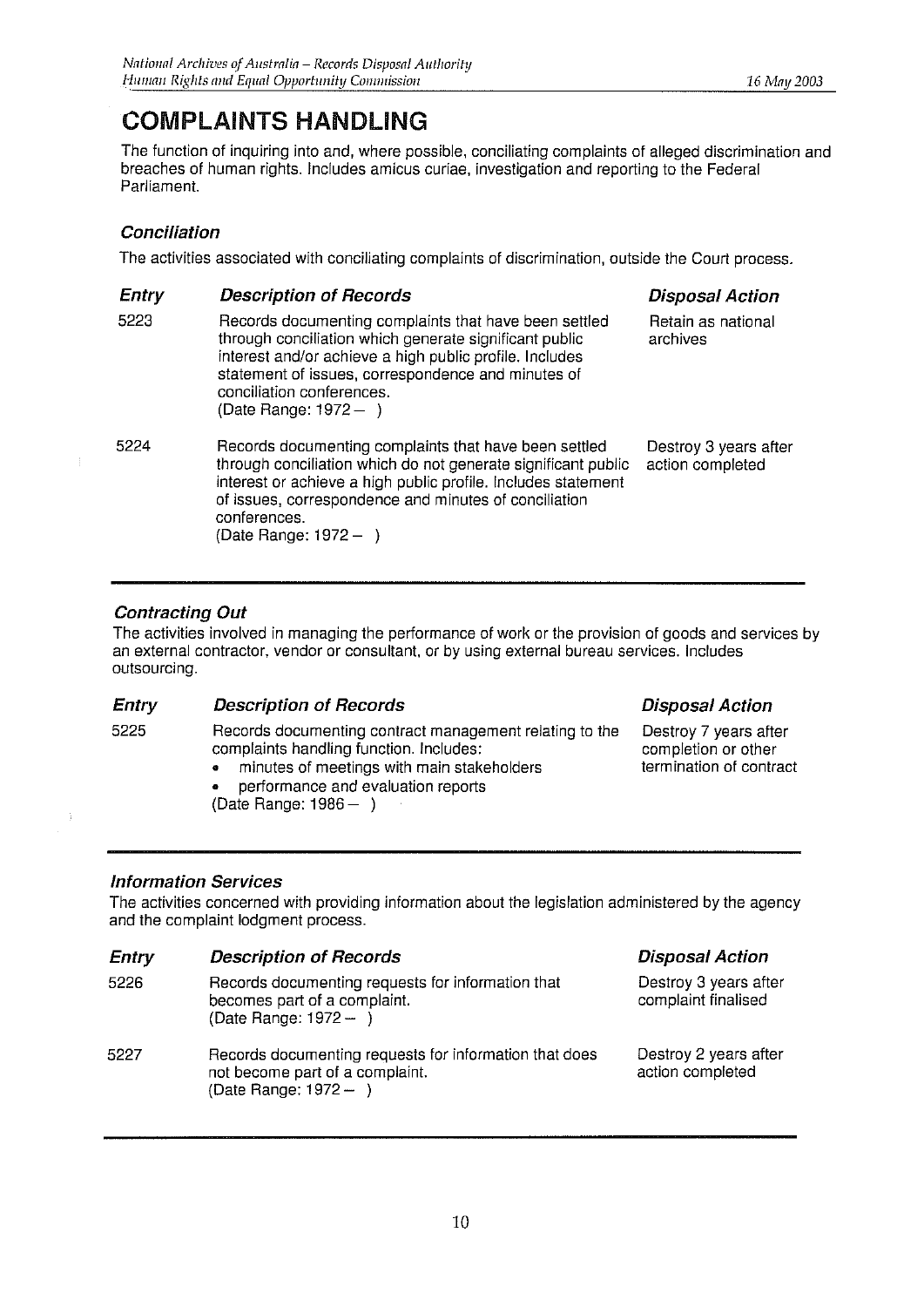The function of inquiring into and, where possible, conciliating complaints of alleged discrimination and breaches of human rights. Includes amicus curiae, investigation and reporting to the Federai Parliament.

### **Investigation**

 $\frac{1}{3}$ 

The activities associated with inquiring into allegations of discrimination or breaches of human rights.

For drafting and tabiing of reports developed to meet legislative reporting requirements, use COMPLAINTS HANDLING - Reporting.

| <b>Entry</b>     | <b>Description of Records</b>                                                                                                                                                                                                                                                                                                                        | <b>Disposal Action</b>                       |
|------------------|------------------------------------------------------------------------------------------------------------------------------------------------------------------------------------------------------------------------------------------------------------------------------------------------------------------------------------------------------|----------------------------------------------|
| 5228             | Records documenting investigations carried out to support<br>legislative reporting requirements where precedents are set<br>or which generate significant public interest and/or achieve<br>a high public profile. Includes correspondence, decisions,<br>witness statements and notices to furnish information.<br>(Date Range: $1972 - 1$ )        | Retain as national<br>archives               |
| 5229             | Records documenting investigations carried out to support<br>legislative reporting requirements where precedents are not<br>set and which do not generate significant public interest or<br>achieve a high public profile. Includes correspondence,<br>decisions, witness statements and notices to furnish<br>information.<br>(Date Range: 1972 - ) | Destroy 3 years after<br>action completed    |
| 5230<br>Proposed | Records documenting investigations other than those<br>carried out to support legislative reporting requirements.<br>(Date Range: 1972 - )                                                                                                                                                                                                           | Destroy 3 years after<br>complaint finalised |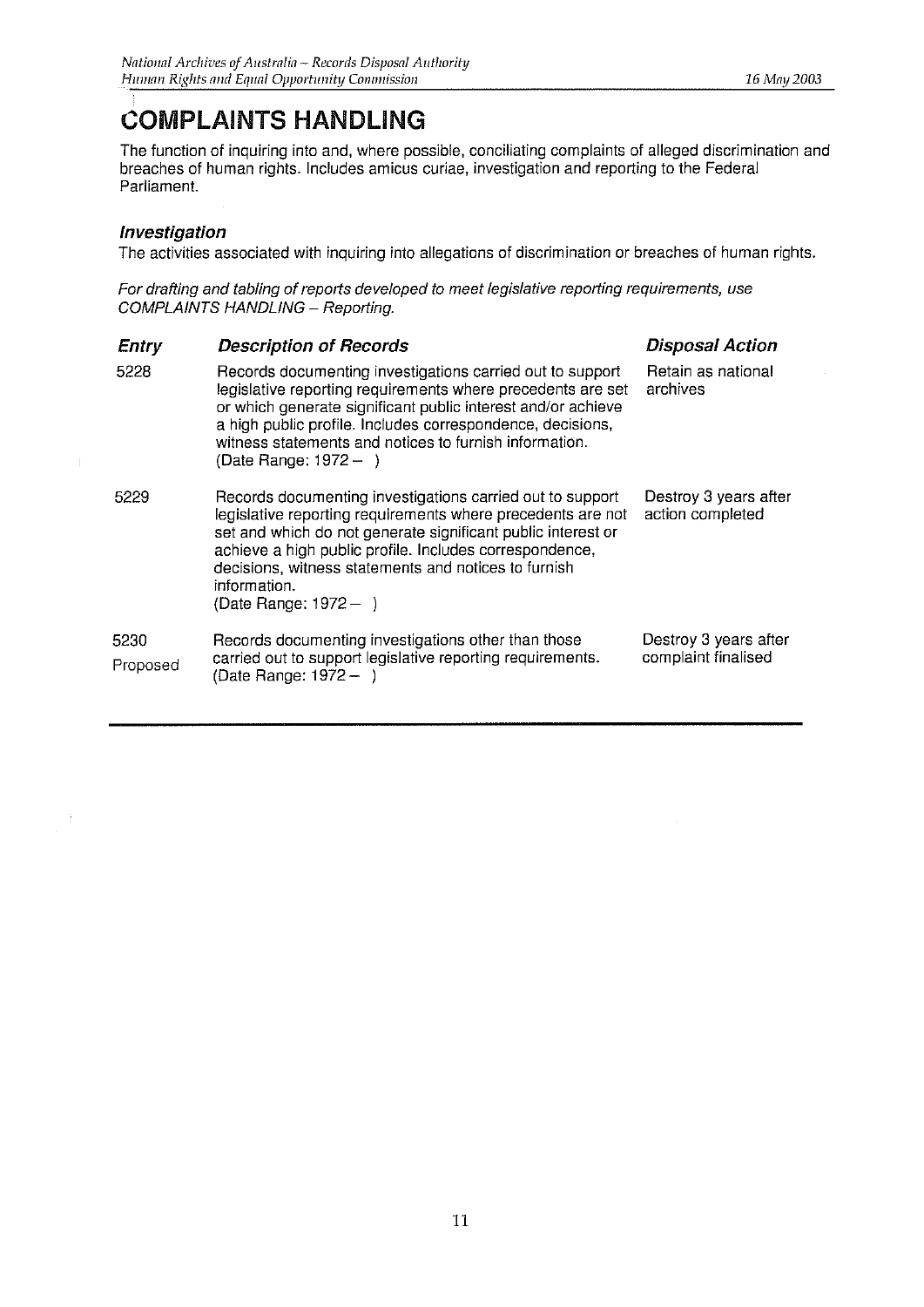The function of inquiring into and, where possible, conciliating complaints of alleged discrimination and breaches of human rights. Inciudes amicus curiae, investigation and reporting to the Federai Parliament.

### **Litigation**

The activities involved **in** managing lawsuits or legal proceedings between the agency and other parties in a court or other tribunal. Inciudes briefs for counsel; copies of documents required by or lodged with a court; consultation with the Attorney-General's Department and other agencies; and records documenting compliance with court instructions, eg subpoenas and discovery orders.

For recovery of costs, use FINANCIAL MANAGEMENT - Accounting.

### **Entry Description of Records Disposal Action Control Control of Action Action Action Action**

5231 Records documenting matters where legal precedent is set Retain as national<br>or which result in changes to legislation. Includes: archives or which result in changes to legislation. Includes:

- correspondence with court
- submissions and briefs
- outcome memo
- internal working documents
- (Date Range:  $1972 1$ )

5232 Records documenting matters where legal precedent is not Destroy 10 years after set or which do not result in changes to legislation. The action completed Includes:

- correspondence with court
- submissions and briefs
- outcome memo
- internal working documents

(Date Range: 1972 - )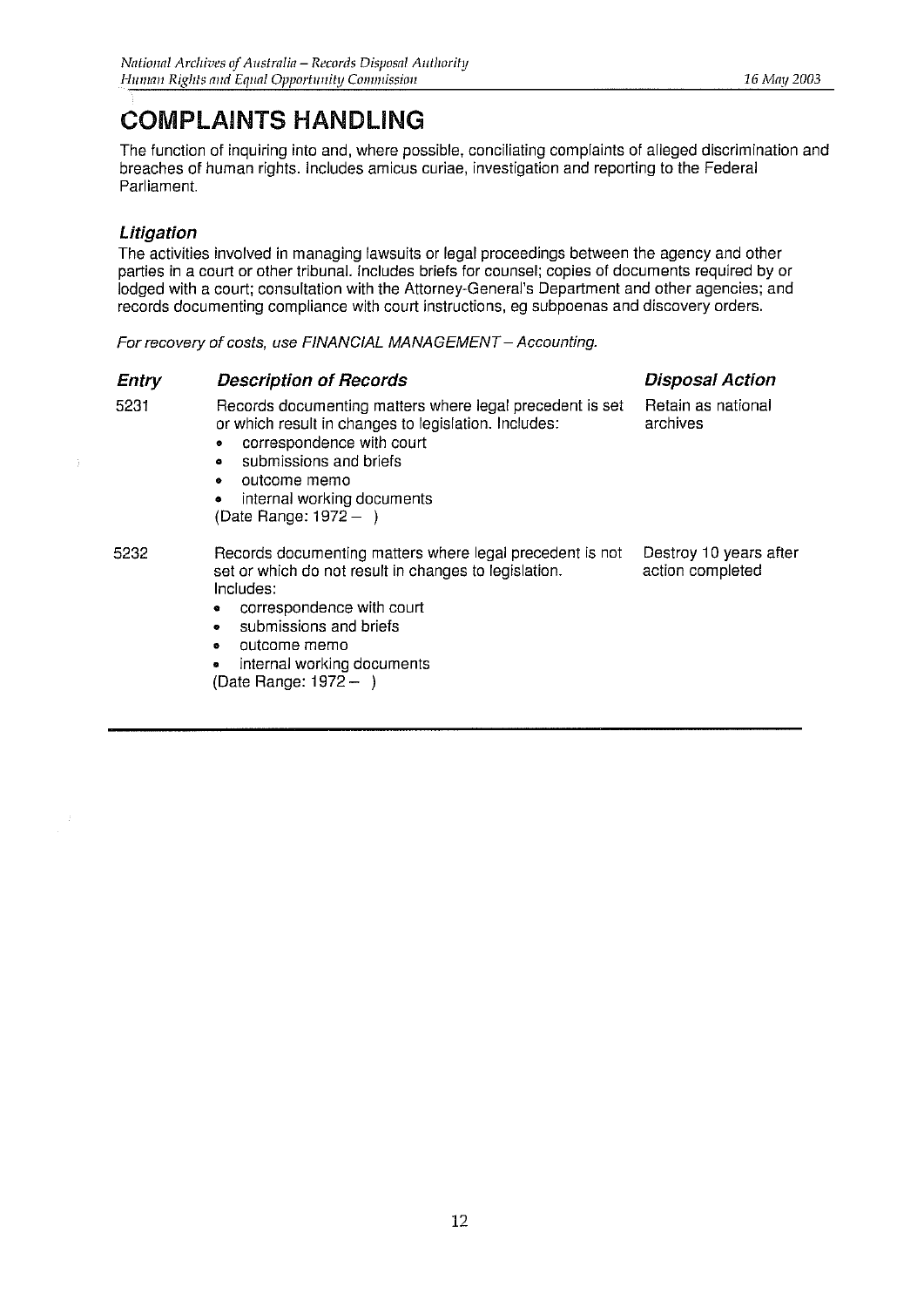The function of inquiring into and, where possible, conciliating complaints of aileged discrimination and breaches of human rights. Includes amicus curiae, investigation and reporting to the Federal Parliament.

### **Policy**

 $\overline{1}$ 

The activities associated with developing and establishing decisions, directions and precedents which act as a reference for future decision making, as the basis from which the organisation's operating procedures are determined.

| Entry | <b>Description of Records</b>                                                                                                                                                                                                                                                                                         | <b>Disposal Action</b>                                    |
|-------|-----------------------------------------------------------------------------------------------------------------------------------------------------------------------------------------------------------------------------------------------------------------------------------------------------------------------|-----------------------------------------------------------|
| 5233  | Records documenting the development and establishment<br>of the agency's complaint handling and legal policies.<br>Includes:<br>policy proposals<br>۰<br>research papers<br>۰<br>results of consultations<br>supporting reports<br>۰<br>major drafts<br>۰<br>final policy documents<br>0<br>(Date Range: $1972 - 1$ ) | Retain as national<br>archives                            |
| 5234  | Records documenting the evaluation of agency policies<br>supporting the complaints handling function.<br>(Date Range: 1972 - )                                                                                                                                                                                        | Destroy 5 years after<br>evaluation has been<br>completed |
| 5235  | Working papers documenting the development of policies<br>supporting the complaints handling function.<br>(Date Range: 1972 - )                                                                                                                                                                                       | Destroy 2 years after<br>promulgation of policy           |
| 5236  | Duplicate copies of policy documents and supporting<br>papers.<br>(Date Range: 1972 - )                                                                                                                                                                                                                               | Destroy when<br>reference ceases                          |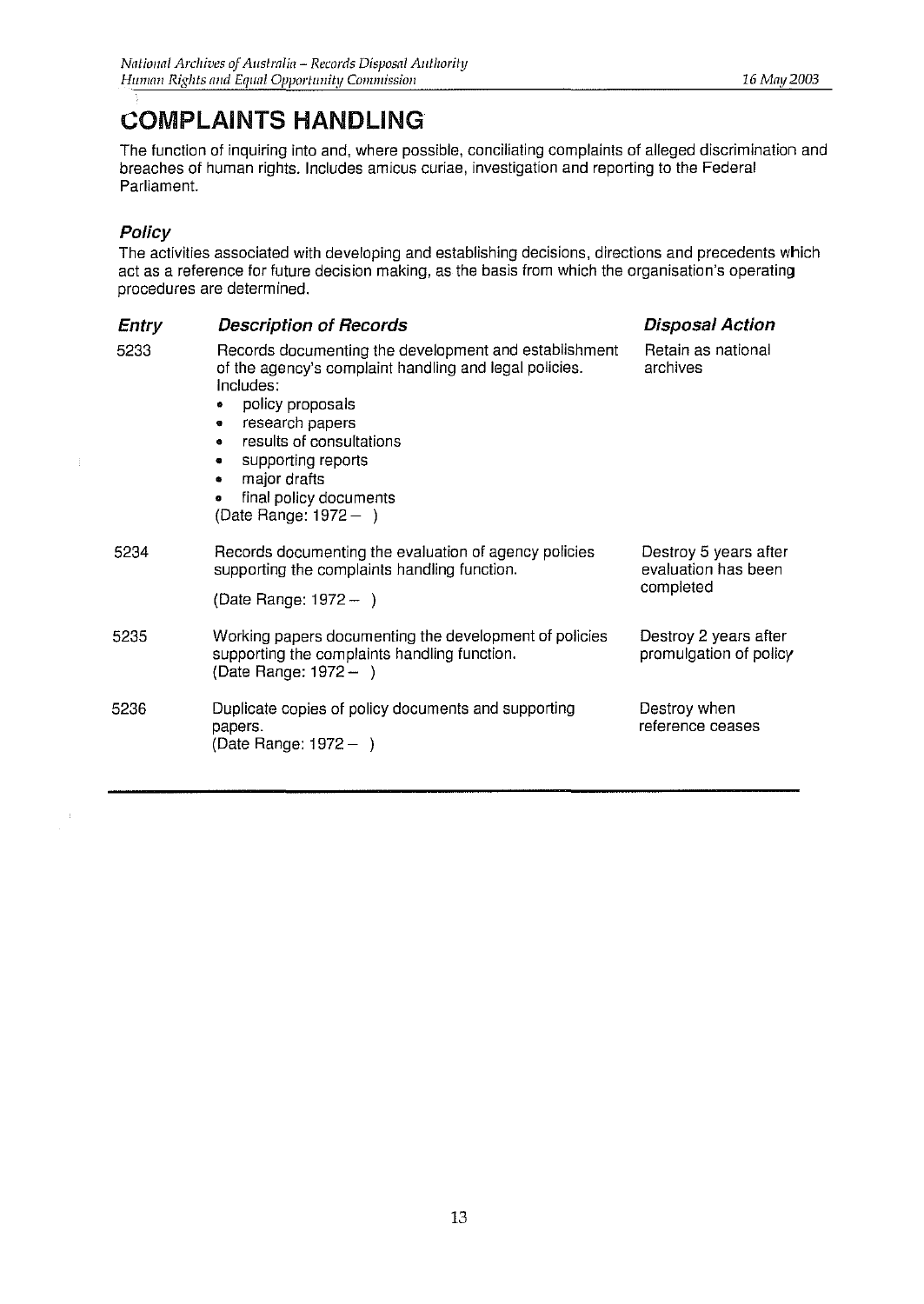The function of inquiring into and, where possible, conciliating compiaints of alleged discrimination and breaches of human rights. Includes amicus curiae, investigation and reporting to the Federai Parliament.  $\ddot{i}$ 

### **Procedures**

Standard methods of operating iaid down by the organisation according to formuiated poiicy.

| Entry | <b>Description of Records</b>                                                                                                                                | <b>Disposal Action</b>                                     |
|-------|--------------------------------------------------------------------------------------------------------------------------------------------------------------|------------------------------------------------------------|
| 5237  | Master set of agency manuals, handbooks, directives etc<br>detailing procedures supporting the complaints handling<br>function.<br>(Date Range: $1972 - 1$ ) | Destroy 10 years after<br>production of<br>procedures      |
| 5238  | Records documenting the development of agency<br>procedures supporting the complaints handling function.<br>(Date Range: $1972 - 1$ )                        | Destroy 1 year after<br>production of<br>procedures        |
| 5239  | Records documenting the evaluation of agency procedures<br>supporting the complaints handling function.<br>(Date Range: $1972 - 1$ )                         | Destroy 5 years after<br>evaluation has been<br>completed  |
| 5240  | Duplicate copies of manuals, handbooks, directives etc.<br>(Date Range: 1972 - )                                                                             | Destroy 1 year after<br>procedures have been<br>superseded |

### **Public Hearings**

 $\mathcal{A}$ 

The activities associated with conducting public hearings into complaints of uniawful discrimination.

| Entry | <b>Description of Records</b>                                                                                                                                                                                                                                                                 | <b>Disposal Action</b>                    |
|-------|-----------------------------------------------------------------------------------------------------------------------------------------------------------------------------------------------------------------------------------------------------------------------------------------------|-------------------------------------------|
| 5241  | Records documenting hearings where legal precedent is<br>set, which result in changes to legislation, or which<br>generate significant public interest and/or achieve a high<br>public profile. Includes complaints, correspondence and<br>decisions.<br>(Date Range: 1972 - )                | Retain as national<br>archives            |
| 5242  | Records documenting hearings where legal precedent is<br>not set, which do not result in changes to legislation, and<br>which do not generate significant public interest or achieve<br>a high public profile. Includes complaints, correspondence<br>and decisions.<br>(Date Range: 1972 - ) | Destroy 3 years after<br>action completed |
| 5243  | Records documenting hearings that are referred to a<br>federal court for decision.<br>(Date Range: 1972 - )                                                                                                                                                                                   | Destroy 3 years after<br>action completed |
|       |                                                                                                                                                                                                                                                                                               |                                           |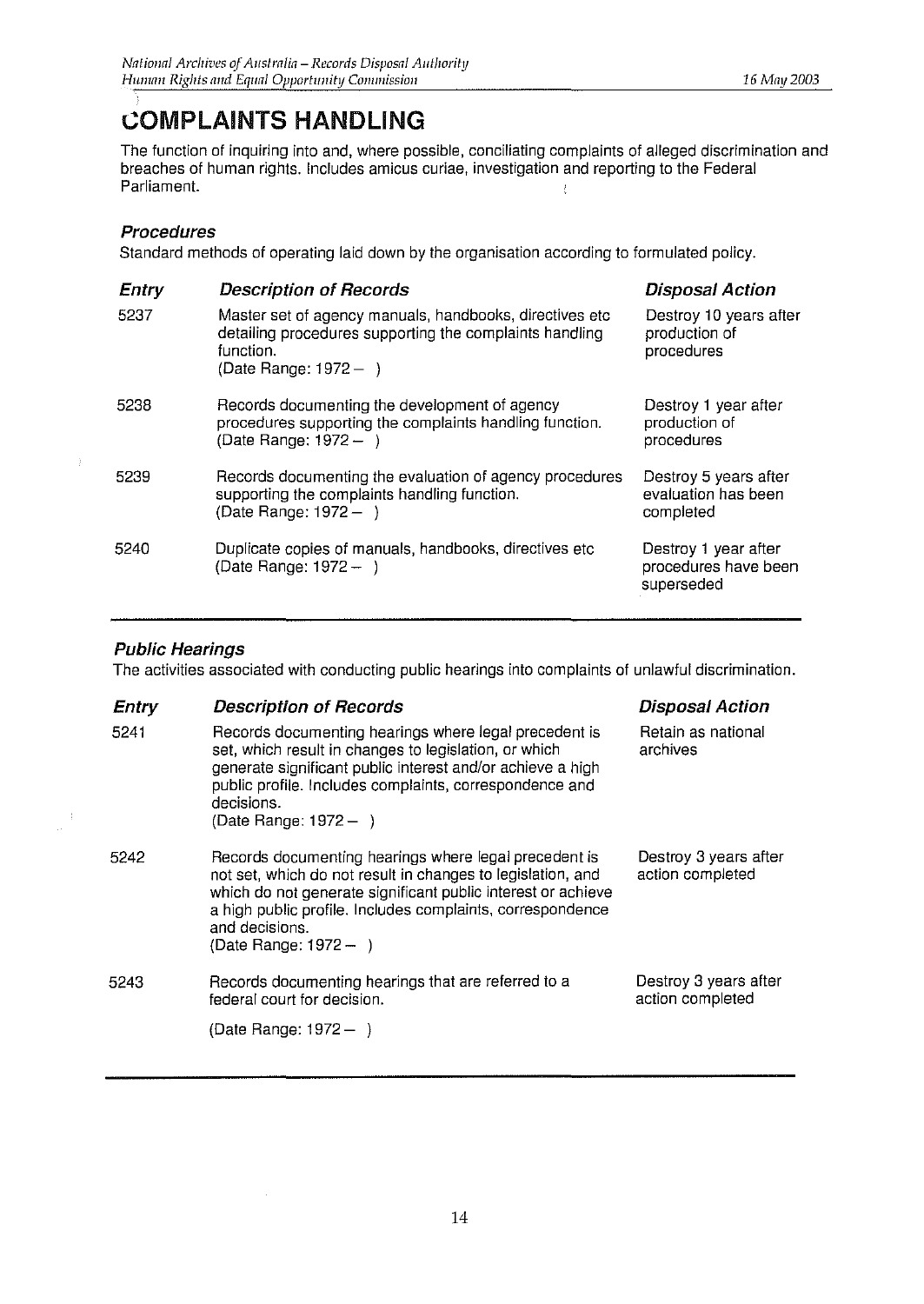The function of inquiring into and, where possible, conciliating complaints of aileged discrimination and breaches of human rights. Includes amicus curiae, investigation and reporting to the Federai Parliament.

### **Reporting**

 $\bar{z}$ 

The processes associated with initiating or providing a formal response to a situation or request (either internal, externai or as a requirement of corporate policies), and to provide formai statements or findings of the resuits of the examination or investigation. inciudes agenda, briefing, business, discussion papers, proposais, reports, reviews and returns.

For investigations carried out to support legislative reporting requirements, use COMPLAINTS HANDLING - Investigations.

| Entry | <b>Description of Records</b>                                                                                                                                              | <b>Disposal Action</b>                                  |
|-------|----------------------------------------------------------------------------------------------------------------------------------------------------------------------------|---------------------------------------------------------|
| 5244  | Final version of formal internal reports and reports made to<br>external agencies relating to the complaints handling<br>function.<br>(Date Range: $1972 - 1$ )            | Destroy 5 years after<br>action completed               |
| 5245  | Final version of periodic internal reports on general<br>administrative matters used to monitor and document the<br>complaints handling function.<br>(Date Range: 1972 - ) | Destroy 3 years after<br>action completed               |
| 5246  | Records documenting the legislative reporting process.<br>(Date Range: $1972 - 1$ )                                                                                        | Destroy 3 years after<br>report tabled in<br>Parliament |
| 5247  | Working papers documenting the development of all<br>reports. Includes drafts and comments received.<br>(Date Range: 1972 - )                                              | Destroy 1 year after<br>action completed                |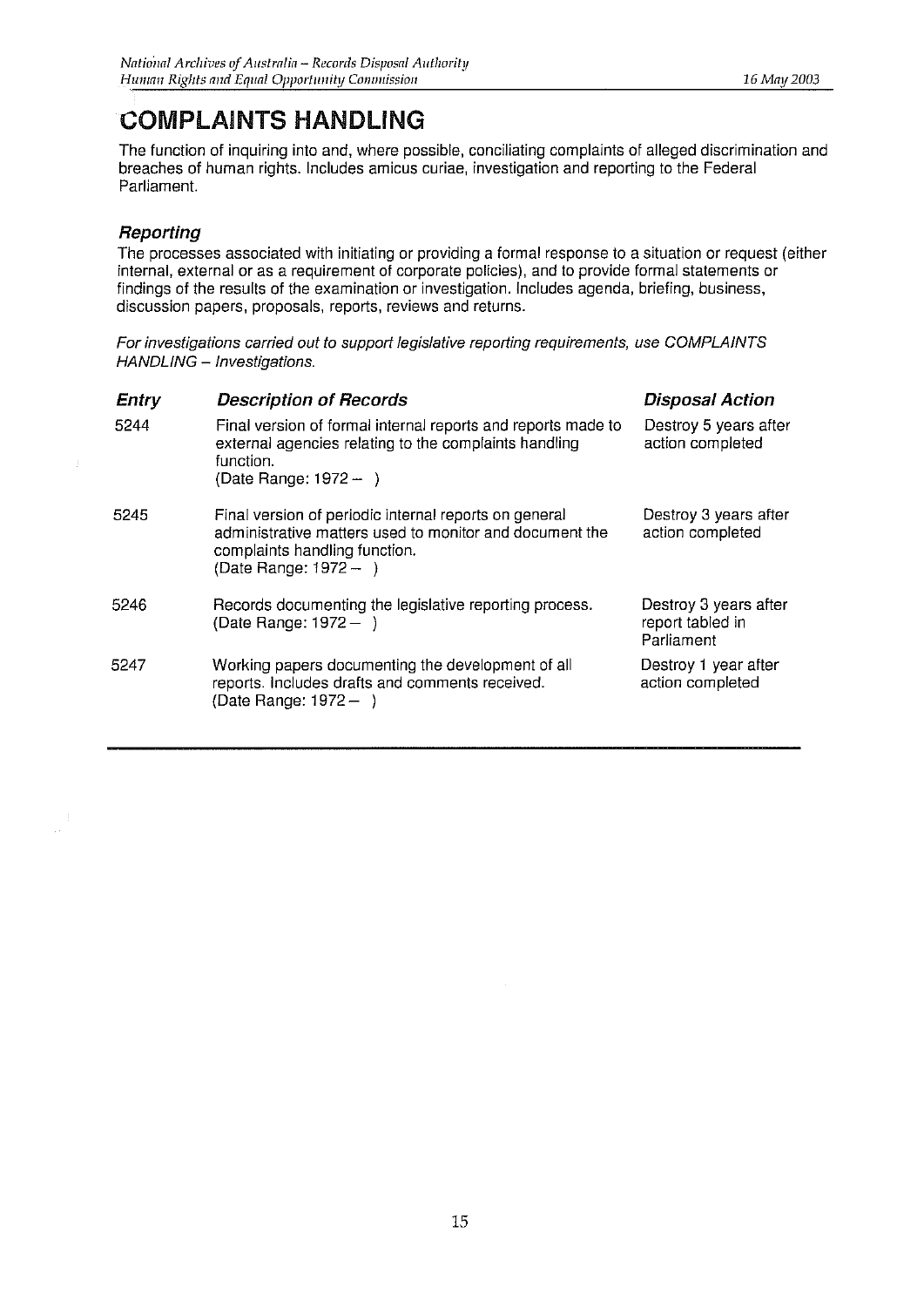The function of inquiring into and, where possibie, conciliating complaints of alleged discrimination and breaches of human rights. Inciudes amicus curiae, investigation and reporting to the Federai Parliament.

### **Tendering**

 $\mathbf{j}$ 

The activities involved in receiving and assessing tenders, of making offers and finalising contract arrangements for the supply, sale or purchase of goods and services.

| <b>Entry</b> | <b>Description of Records</b>                                                                                                                                                                                                                                                      | <b>Disposal Action</b>                                                  |
|--------------|------------------------------------------------------------------------------------------------------------------------------------------------------------------------------------------------------------------------------------------------------------------------------------|-------------------------------------------------------------------------|
| 5248         | Records documenting the development and issue of tender<br>documentation. Includes:<br>statement of requirements<br>۰<br>requests for proposals<br>۰<br>expression of interest<br>$\bullet$<br>request for tender<br>٠<br>draft contract<br>$\bullet$<br>(Date Range: $1986 - 1$ ) | Destroy 7 years after<br>tender process<br>completed                    |
| 5249         | Evaluation of tenders received against selection criteria.<br>Includes records documenting the arrangements for<br>carrying out the evaluation process, evaluation report,<br>recommendations, final report and public notices.<br>(Date Range: 1986 - )                           | Destroy 7 years after<br>tender process<br>completed                    |
| 5250         | Records documenting post-offer negotiations and due<br>diligence checks.<br>(Date Range: 1986 - )                                                                                                                                                                                  | Destroy 7 years after<br>tender process<br>completed                    |
| 5251         | Records of unsuccessful tenders or a tender process<br>where there is no successful bidder, or where the tender<br>process has been discontinued. Includes submissions,<br>notification of outcome and reports on debriefing sessions.<br>(Date Range: 1986 - )                    | Destroy 7 years after<br>tender process<br>completed                    |
| 5252         | Tender register.<br>(Date Range: 1986 - )                                                                                                                                                                                                                                          | Destroy 7 years after<br>last entry                                     |
| 5253         | Signed simple contracts and agreements resulting from<br>tenders and supporting records.<br>(Date Range: 1986 - )                                                                                                                                                                  | Destroy 7 years after<br>completion or other<br>termination of contract |
| 5254         | Contract register.<br>(Date Range: 1986 - )                                                                                                                                                                                                                                        | Destroy 7 years after<br>last entry                                     |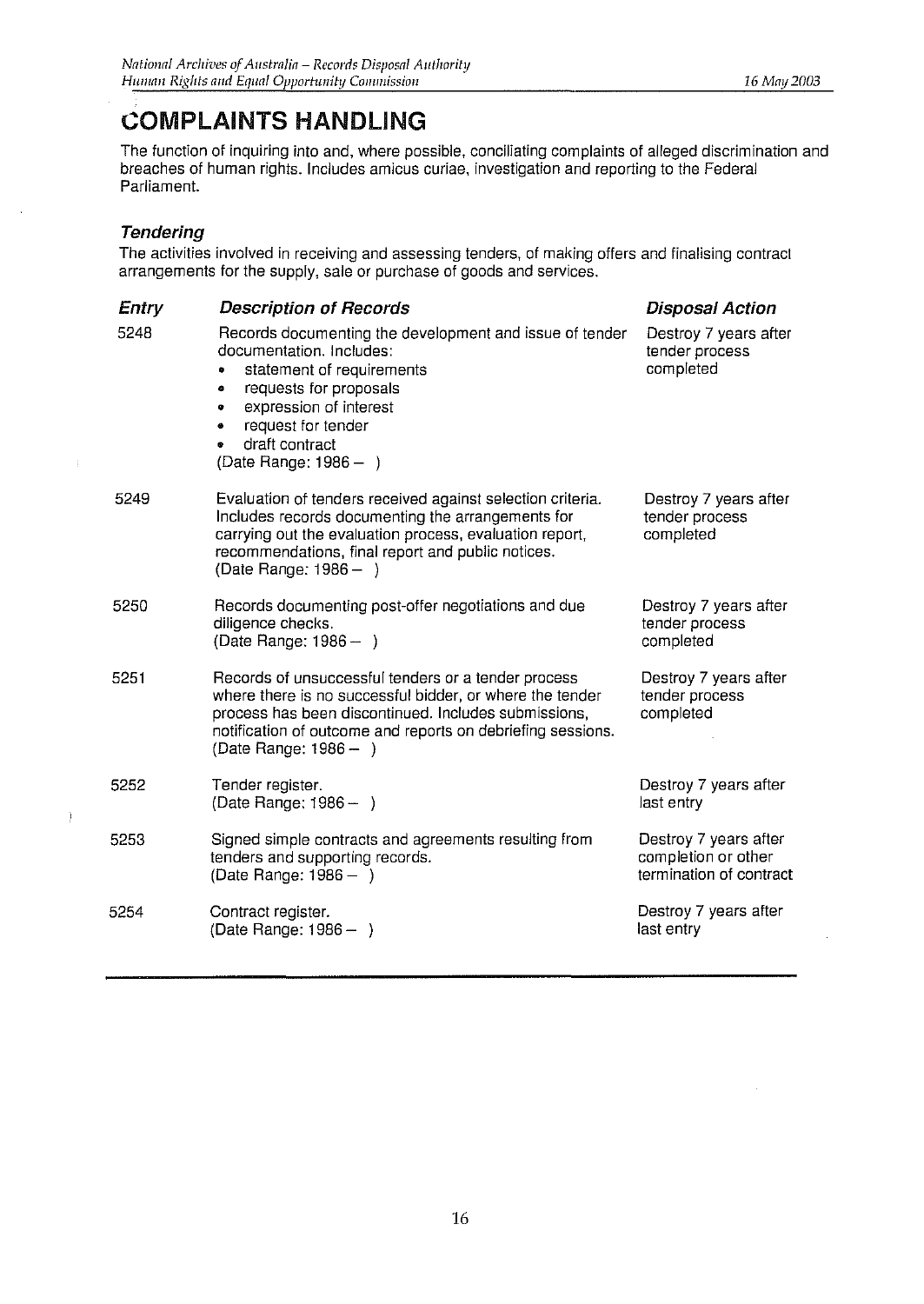The function of inquiring into and, where possible, conciliating complaints of aileged discrimination and breaches of human rights. Includes amicus curiae, investigation and reporting to the Federal Parliament.

### **Termination**

 $\begin{pmatrix} 1 \\ 1 \\ 1 \end{pmatrix}$ 

The activities associated with the termination of a complaint of unlawfui discrimination.

| Entry | <b>Description of Records</b>                                                                                                                                    | <b>Disposal Action</b>                    |
|-------|------------------------------------------------------------------------------------------------------------------------------------------------------------------|-------------------------------------------|
| 5255  | Records documenting complaints that have been<br>terminated or declined. Includes file review<br>recommendation and correspondence.<br>(Date Range: $1972 - 1$ ) | Destroy 3 years after<br>action completed |
| 5256  | Records documenting complaints that have been<br>withdrawn.<br>(Date Range: $1972 - 1$ )                                                                         | Destroy 3 years after<br>action completed |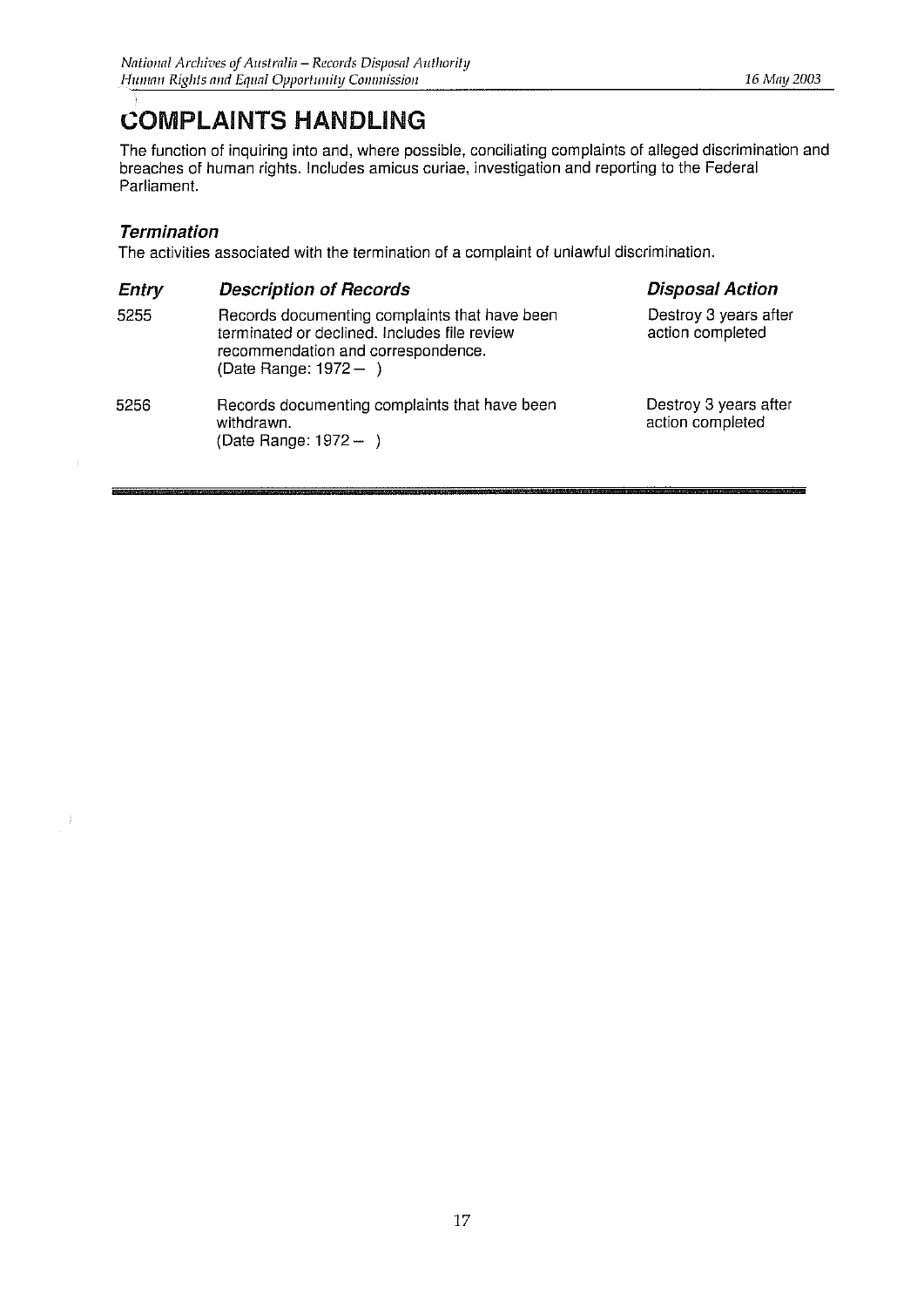The function of monitoring and inquiring into compliance with human rights and equal opportunity legislation administered by the agency. Includes intervention into legal proceedings, public inquiries, developing guidelines, examining acts of Parliament in order to determine whether they comply with provisions of the Universal Declaration of Human Rights, and examining any relevant international instruments that Australia is considering adopting, to identify any inconsistencies with existing human rights treaties.

### **Action Plan Management**

The activities associated with the receipt and evaluation of voluntary action plans prepared by organisations, outlining how they will conform to legislation.

| Entry | <b>Description of Records</b>                                                                                                                                                                                                   | <b>Disposal Action</b>                    |
|-------|---------------------------------------------------------------------------------------------------------------------------------------------------------------------------------------------------------------------------------|-------------------------------------------|
| 5257  | Records documenting the receipt, evaluation and<br>monitoring of voluntary action plans prepared by non-<br>government organisations outlining how they will conform<br>with human rights legislation.<br>(Date Range: 1992 - ) | Destroy 5 years after<br>action completed |

### **Advice**

The activities associated with offering opinions by or to the organisation as to an action or judgement. Includes the process of advising.

| Entry | <b>Description of Records</b>                                                                                                                                                                                                                                   | <b>Disposal Action</b>                                                              |
|-------|-----------------------------------------------------------------------------------------------------------------------------------------------------------------------------------------------------------------------------------------------------------------|-------------------------------------------------------------------------------------|
| 5258  | Final version of guidelines that enable non-government<br>organisations to conform to relevant human rights<br>legislation.<br>(Date Range: $1972 - 1$ )                                                                                                        | Retain as national<br>archives                                                      |
| 5259  | Records documenting the preparation of guidelines that<br>enable non-government organisations to conform to<br>relevant human rights legislation, Includes analysis of<br>submissions, research and comments and draft guidelines.<br>(Date Range: $1972 - 1$ ) | Destroy 10 years after<br>action completed or<br>guidelines have been<br>superseded |
| 5260  | Working papers documenting the development of<br>quidelines.<br>(Date Range: 1972 - )                                                                                                                                                                           | Destroy 3 years after<br>action completed or<br>guidelines have been<br>superseded  |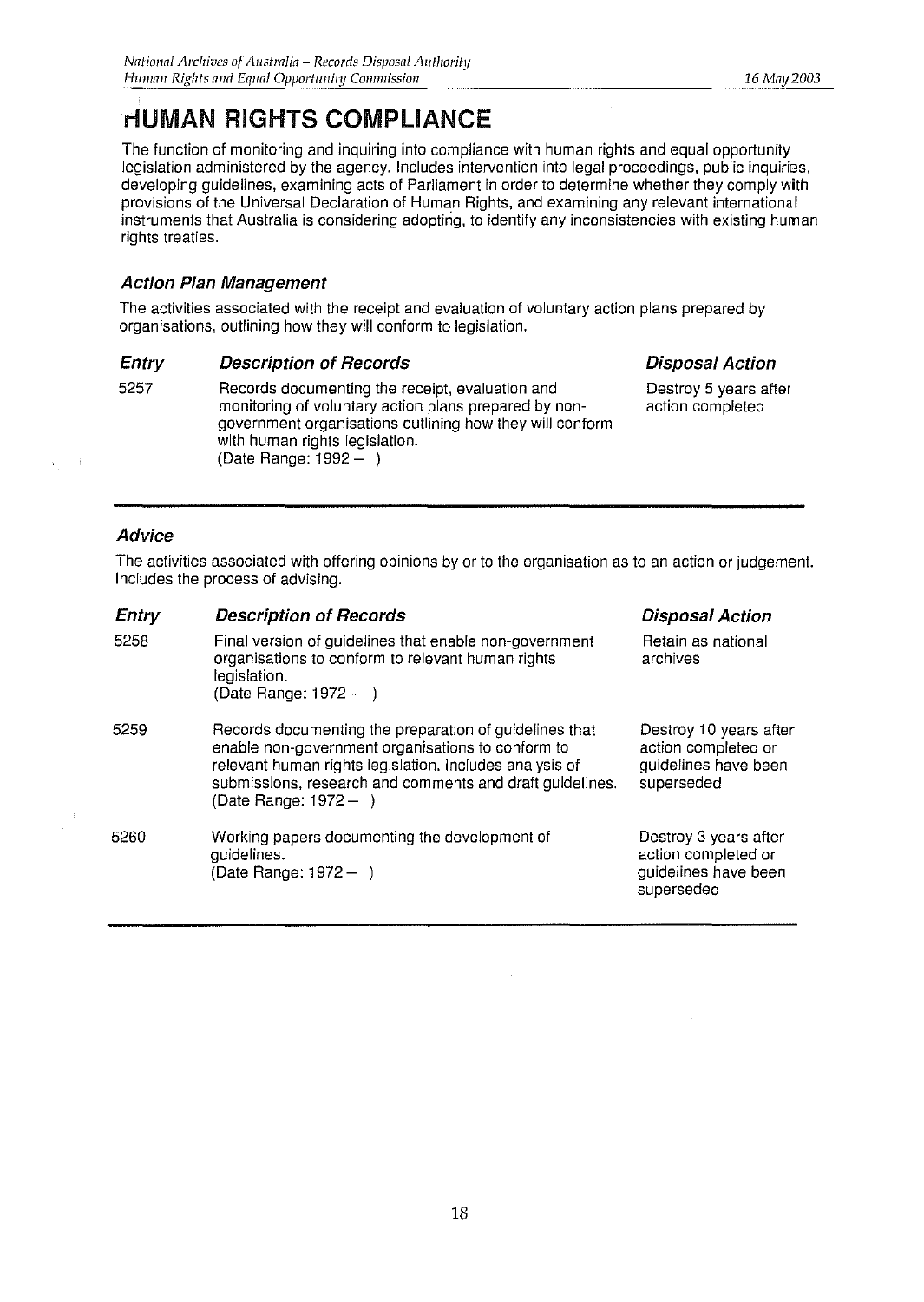The function of monitoring and inquiring into compliance with human rights and equal opportunity legislation administered by the agency. Includes intervention into legal proceedings, public inquiries, developing guidelines, examining acts of Parliament in order to determine whether they comply with provisions of the Universal Declaration of Human Rights, and examining any relevant international instruments that Australia is considering adopting, to identify any inconsistencies with existing human rights treaties.

### **Contracting Out**

The activities involved in managing the performance of work or the provision of goods and services by an external contractor, vendor or consultant, or by using external bureau services. Includes outsourcing.

### **Entry Description of Records Contract Contract Disposal Action Contract Disposal Action**

- 5261 Records documenting contract management relating to the human rights compliance function. Includes:
	- minutes of meetings with main stakeholders
	- performance and evaluation reports

(Date Range:  $1986 -$ )

### **Intervention**

The activities associated with interventions in legal proceedings to encourage compliance with human rights iegislation.

| Entry | <b>Description of Records</b>                                                                                                              | <b>Disposal Action</b>                    |
|-------|--------------------------------------------------------------------------------------------------------------------------------------------|-------------------------------------------|
| 5262  | Records documenting matters where legal precedent is set<br>or which result in changes to legislation.<br>(Date Range: $1972 - 1$ )        | Retain as national<br>archives            |
| 5263  | Records documenting matters where legal precedent is not<br>set or which do not result in changes to legislation.<br>(Date Range: 1972 – ) | Destroy 5 years after<br>action completed |

### **Policy**

The activities associated with developing and establishing decisions, directions and precedents which act as a reference for future decision making, as the basis from which the organisation's operating procedures are determined.

**Entry Description of Records Disposal Action**  5264 Records documenting the development and establishment Retain as national<br>of policies supporting the human rights compliance archives of policies supporting the human rights compliance

- function. Includes: • policy proposals
	- research papers
	- results of consultations
	- supporting reports
	- major drafts
	- final policy documents

(Date Range:  $1972 - 1$ )

Destroy 7 years after completion or other termination of contract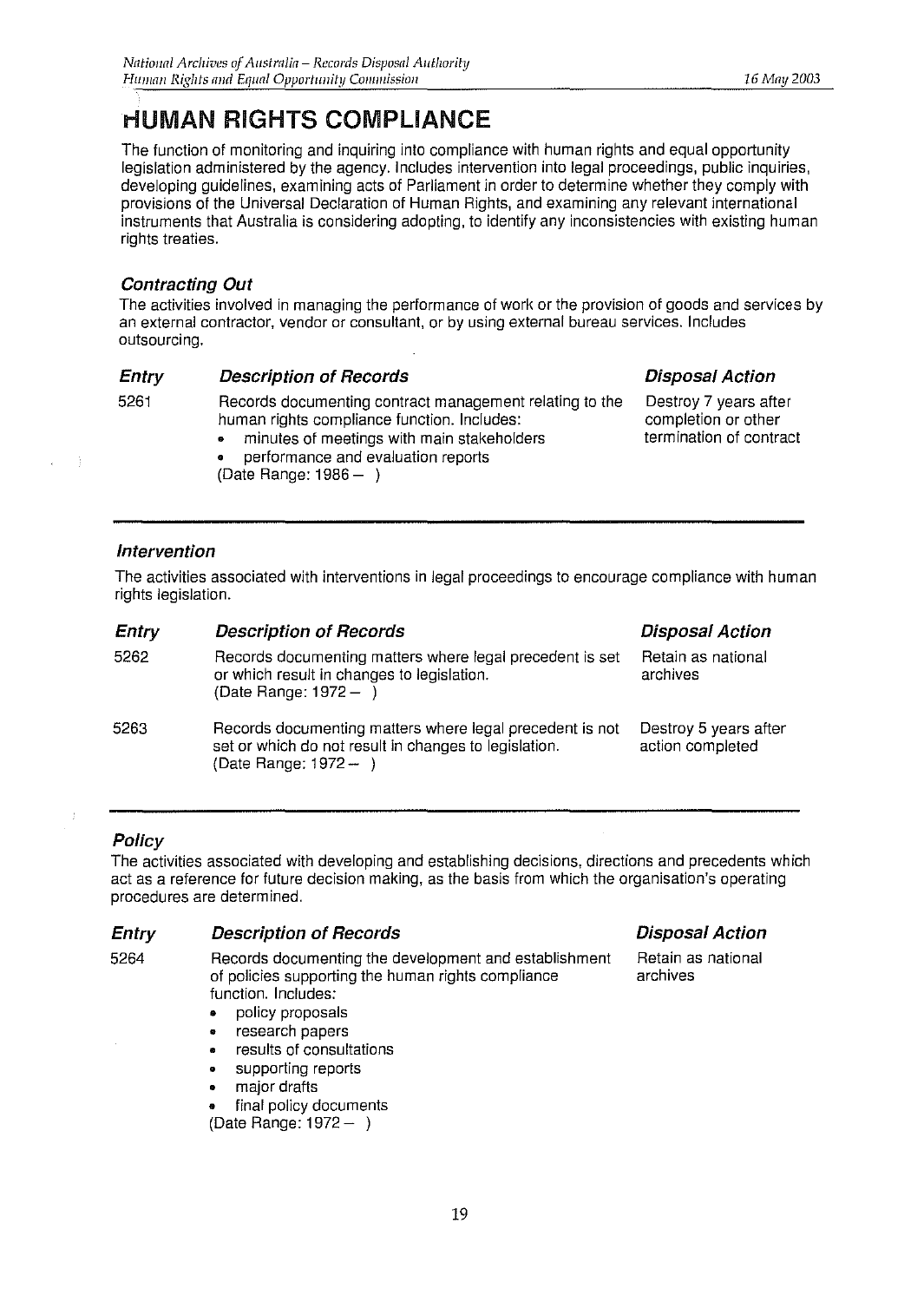The function of monitoring and inquiring into compliance with human rights and equai opportunity iegisiation administered by the agency. Includes intervention into iegai proceedings, public inquiries, developing guidelines, examining acts of Parliament in order to determine whether they comply with provisions of the Universal Declaration of Human Rights, and examining any relevant international instruments that Australia is considering adopting, to identify any inconsistencies with existing human rights treaties.

### **Policy - Continued**

The activities associated with developing and establishing decisions, directions and precedents which act as a reference for future decision making, as the basis from which the organisation's operating procedures are determined.

| <b>Entry</b> | <b>Description of Records</b>                                                                                                           | <b>Disposal Action</b>                                    |
|--------------|-----------------------------------------------------------------------------------------------------------------------------------------|-----------------------------------------------------------|
| 5265         | Records documenting the evaluation of agency policies<br>supporting the human rights compliance function.<br>(Date Range: 1972 - )      | Destroy 5 years after<br>evaluation has been<br>completed |
| 5266         | Working papers documenting the development of policies<br>supporting the human rights compliance function.<br>(Date Range: $1972 - 1$ ) | Destroy 2 years after<br>promulgation of policy           |
| 5267         | Duplicate copies of policy documents and supporting<br>papers.<br>(Date Range: $1972 - 1$ )                                             | Destroy when<br>reference ceases                          |

### **Procedures**

÷

Standard methods of operating laid down by the organisation according to formulated policy.

| Entry | <b>Description of Records</b>                                                                                                                                | <b>Disposal Action</b>                                     |
|-------|--------------------------------------------------------------------------------------------------------------------------------------------------------------|------------------------------------------------------------|
| 5268  | Master set of agency manuals, handbooks, directives etc<br>detailing procedures supporting the human rights<br>compliance function.<br>(Date Range: 1972 - ) | Destroy when<br>procedures are<br>superseded               |
| 5269  | Records documenting the development of agency<br>procedures supporting the human rights compliance<br>function.<br>(Date Range: $1972 - 1$ )                 | Destroy 1 year after<br>production of<br>procedures        |
| 5270  | Duplicate copies of manuals, handbooks, directives etc.<br>(Date Range: 1972 - )                                                                             | Destroy 1 year after<br>procedures have been<br>superseded |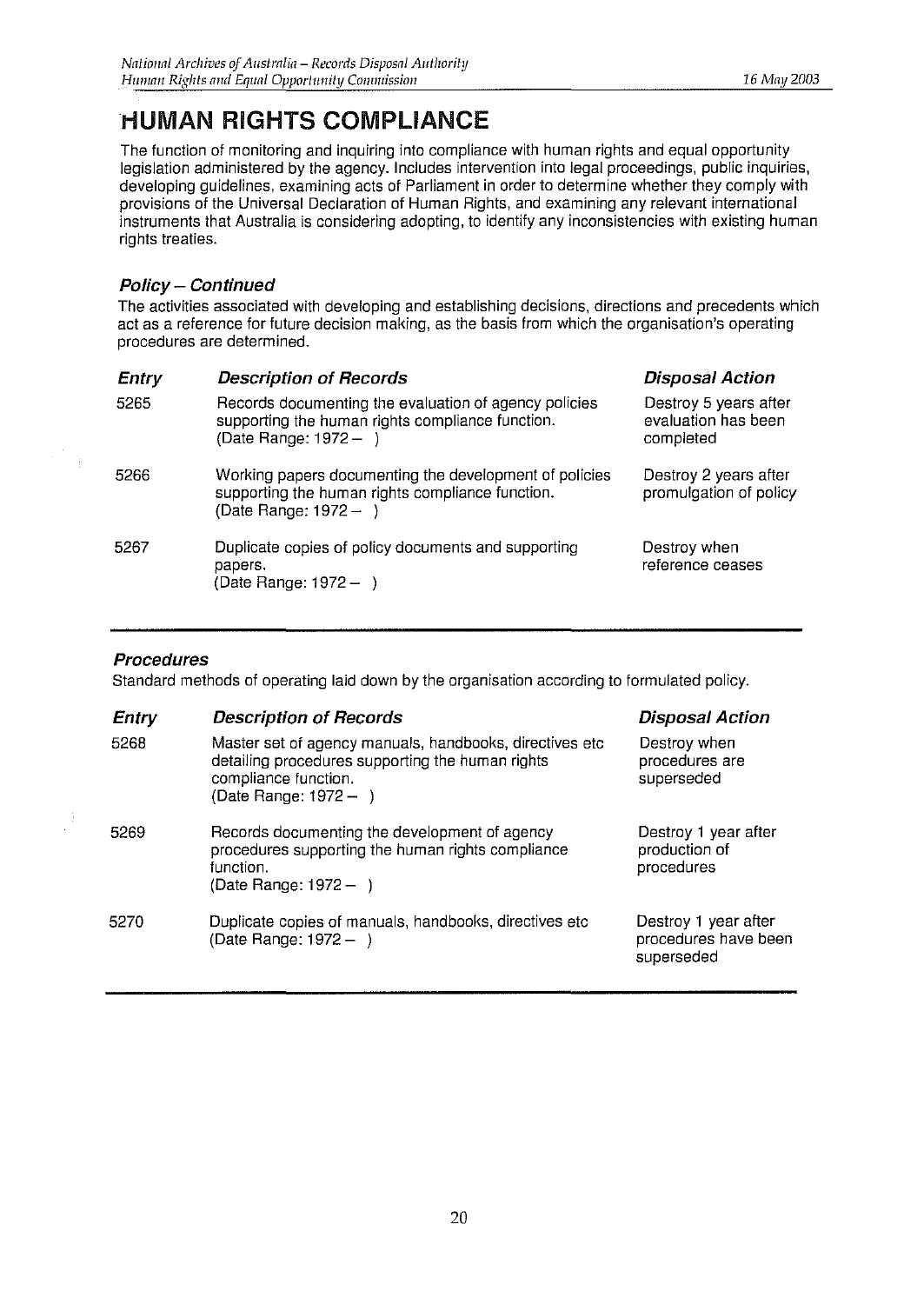The function of monitoring and inquiring into compliance with human rights and equai opportunity legislation administered by the agency. includes intervention into legal proceedings, public inquiries, developing guidelines, examining acts of Parliament in order to determine whether they comply with provisions of the Universal Declaration of Human Rights, and examining any relevant international instruments that Australia is considering adopting, to identify any inconsistencies with existing human rights treaties.

### **Public Inquiries**

 $\rightarrow$   $\frac{3}{4}$ 

The activities associated with the formulation and conduct of public inquiries to examine Acts of Parliament, or any international instrument that Australia is considering adhering to, to determine whether or not they comply with provisions of the Declaration of Human Rights, or any other relevant international instrument. Also includes inquiries into compliance with human rights principles in Australian society.

| <b>Entry</b> | <b>Description of Records</b>                                                                                                                                                                                                                                                                                                                                                           | <b>Disposal Action</b>                     |
|--------------|-----------------------------------------------------------------------------------------------------------------------------------------------------------------------------------------------------------------------------------------------------------------------------------------------------------------------------------------------------------------------------------------|--------------------------------------------|
| 5271         | Records documenting public inquiries that generate<br>significant public interest and/or achieve a high public<br>profile such as those that affect or inform the development<br>of government policy on human rights issues. Includes:<br>terms of reference<br>۰<br>submissions<br>٠<br>transcripts of evidence<br>۰<br>exposure drafts<br>final report<br>۰<br>(Date Range: 1972 - ) | Retain as national<br>archives             |
| 5272         | Records documenting public enquiries that do not generate<br>significant public interest and/or do not achieve a high<br>public profile. Includes:<br>terms of reference<br>submissions<br>۰<br>transcripts of evidence<br>۰<br>exposure drafts<br>final report<br>(Date Range: 1972 - )                                                                                                | Destroy 10 years after<br>last action      |
| 5273         | Records documenting the administration of public inquiries.<br>includes invitations, venue bookings, catering<br>arrangements etc.<br>(Date Range: 1972 - )                                                                                                                                                                                                                             | Destroy 5 years after<br>Inquiry completed |
| 5274         | Records documenting evaluation of the inquiry process.<br>(Date Range: $1972 - )$                                                                                                                                                                                                                                                                                                       | Destroy 5 years after<br>action completed  |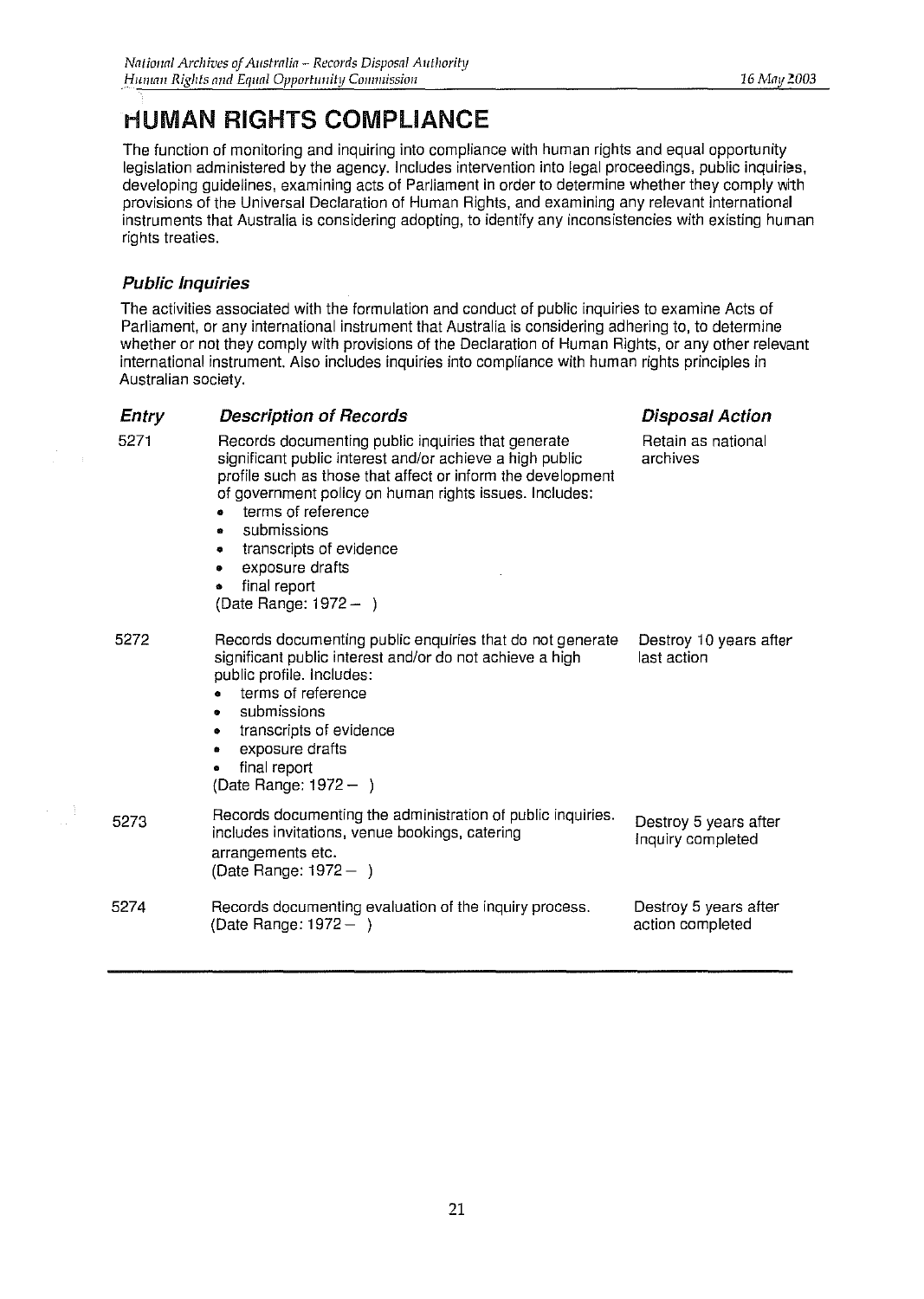The function of monitoring and inquiring into compliance with human rights and equal opportunity legisiation administered by the agency. Includes intervention into iegal proceedings, public inquiries, deveioping guideiines, examining acts of Parliament in order to determine whether they comply with provisions of the Universal Declaration of Human Rights, and examining any reievant international instruments that Australia is considering adopting, to identify any inconsistencies with existing human rights treaties.

### **Reporting**

The processes associated with initiating or providing a formal response to a situation or request (either internal, external or as a requirement of corporate policies), and to provide formal statements or findings of the results of the examination or investigation. Includes agenda, briefing, business, discussion papers, proposals, reports, reviews and returns.

| Entry | <b>Description of Records</b> |  |
|-------|-------------------------------|--|
|       |                               |  |

5275 Records documenting the preparation and tabling of reports to Parliament. Includes drafts, comments on drafts, correspondence, final report and records of tabling. (Date Range: 1972 - )

#### **Entry Description Construction Disposal Action**

Destroy 5 years after report has been tabled

#### **Research**

The activities involved **in** investigating or enquiring into a subject or area of interest **in** order to discover facts, principles etc. Used to support the development of projects, standards, guideiines etc and the business activities of the organisation in general. Includes following up enquiries relating to organisational programs, projects, working papers, literature searches etc.

| Entry<br>5276 | <b>Description of Records</b><br>Records documenting detailed research carried out to<br>support the human rights compliance function. Includes<br>evaluation of international best practice and analysis of the<br>findings of relevant public inquiries.<br>(Date Range: 1972 - ) | <b>Disposal Action</b><br>Destroy 3 years after<br>action completed |
|---------------|-------------------------------------------------------------------------------------------------------------------------------------------------------------------------------------------------------------------------------------------------------------------------------------|---------------------------------------------------------------------|
| 5277          | Records documenting routine research carried out to<br>support the human rights compliance function. Includes<br>address and contact lists and outcomes of literature<br>searches.<br>(Date Range: 1972 – )                                                                         | Destroy when<br>reference ceases                                    |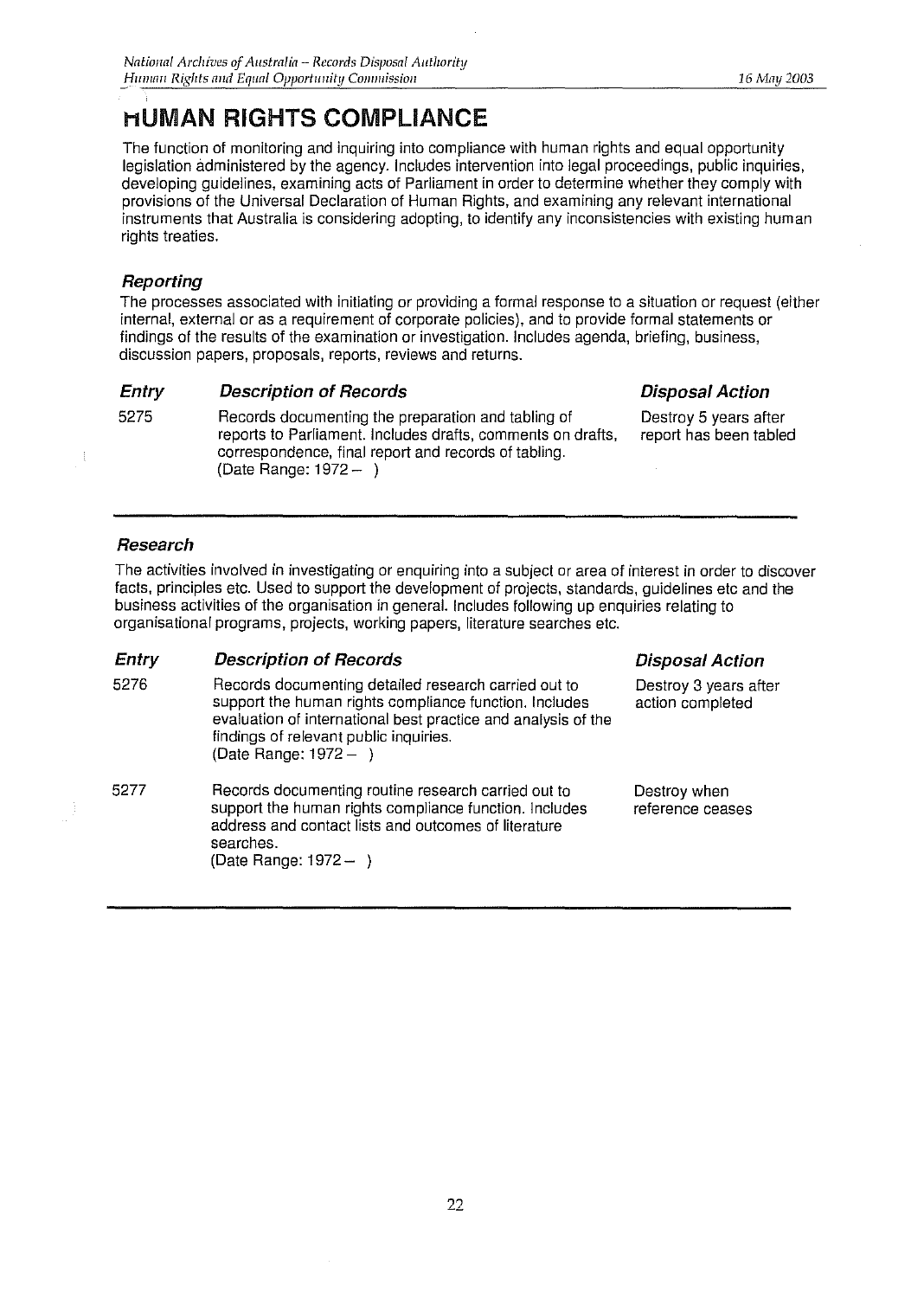The function of monitoring and inquiring into compliance with human rights and equal opportunity legislation administered by the agency. Includes intervention into legal proceedings. public inquiries. developing guidelines. examining acts of Parliament in order to determine whether they comply with provisions of the Universal Declaration of Human Rights. and examining any relevant international instruments that Australia is considering adopting. to identify any inconsistencies with existing human rights treaties.

### **Submissions**

The preparation and submission of a formal statement (e.g. report. statistics. etc.) supporting a case or opinion held by the organisation which is submitted to another organisation. or within the organisation, for the purpose of either gain or support.

For Cabinet submissions and related Cabinet documents, use GOVERNMENT RELATIONS -Submissions.

For submissions in the form of ministerials, use GOVERNMENT RELATIONS - Submissions.

| Entry | <b>Description of Records</b>                                                                                                                                                                                                                                                                                | <b>Disposal Action</b>                      |
|-------|--------------------------------------------------------------------------------------------------------------------------------------------------------------------------------------------------------------------------------------------------------------------------------------------------------------|---------------------------------------------|
| 5278  | Records documenting submissions made to the Minister<br>and others on matters relating to the human rights<br>compliance function where the issues are controversial or<br>have far-reaching legal, social, economic and/or<br>international implications. Includes working papers.<br>(Date Range: 1972 - ) | Retain as national<br>archives              |
| 5279  | Records documenting submissions made to the Minister<br>and others on matters relating to the human rights<br>compliance function that are of lesser importance with no<br>far-reaching legal, social, economic and/or international<br>implications.<br>(Date Range: 1972 - )                               | Destroy 10 years after<br>submission lodged |
| 5280  | Working papers documenting the development of agency<br>submissions concerning matters of lesser importance.<br>Includes:<br>preparation papers<br>draft submissions.<br>$\bullet$<br>(Date Range: 1972 - )                                                                                                  | Destroy when<br>reference ceases            |

### **Temporary Exemptions**

The activities associated with the authorisation of temporary exemptions for organisations from provisions of legislation administered by the agency.

| Entry | <b>Description of Records</b>                                                                                                                                                                                               | <b>Disposal Action</b>               |
|-------|-----------------------------------------------------------------------------------------------------------------------------------------------------------------------------------------------------------------------------|--------------------------------------|
| 5281  | Records documenting applications for temporary<br>exemption. Includes application, notice of inquiry,<br>submissions and decisions. Includes applications for<br>temporary exemptions not granted.<br>(Date Range: 1972 - ) | Destroy 7 years after<br>last action |
| 5282  | Register of temporary exemptions.<br>(Date Range: 1972 - )                                                                                                                                                                  | Destroy 7 years after<br>last entry  |